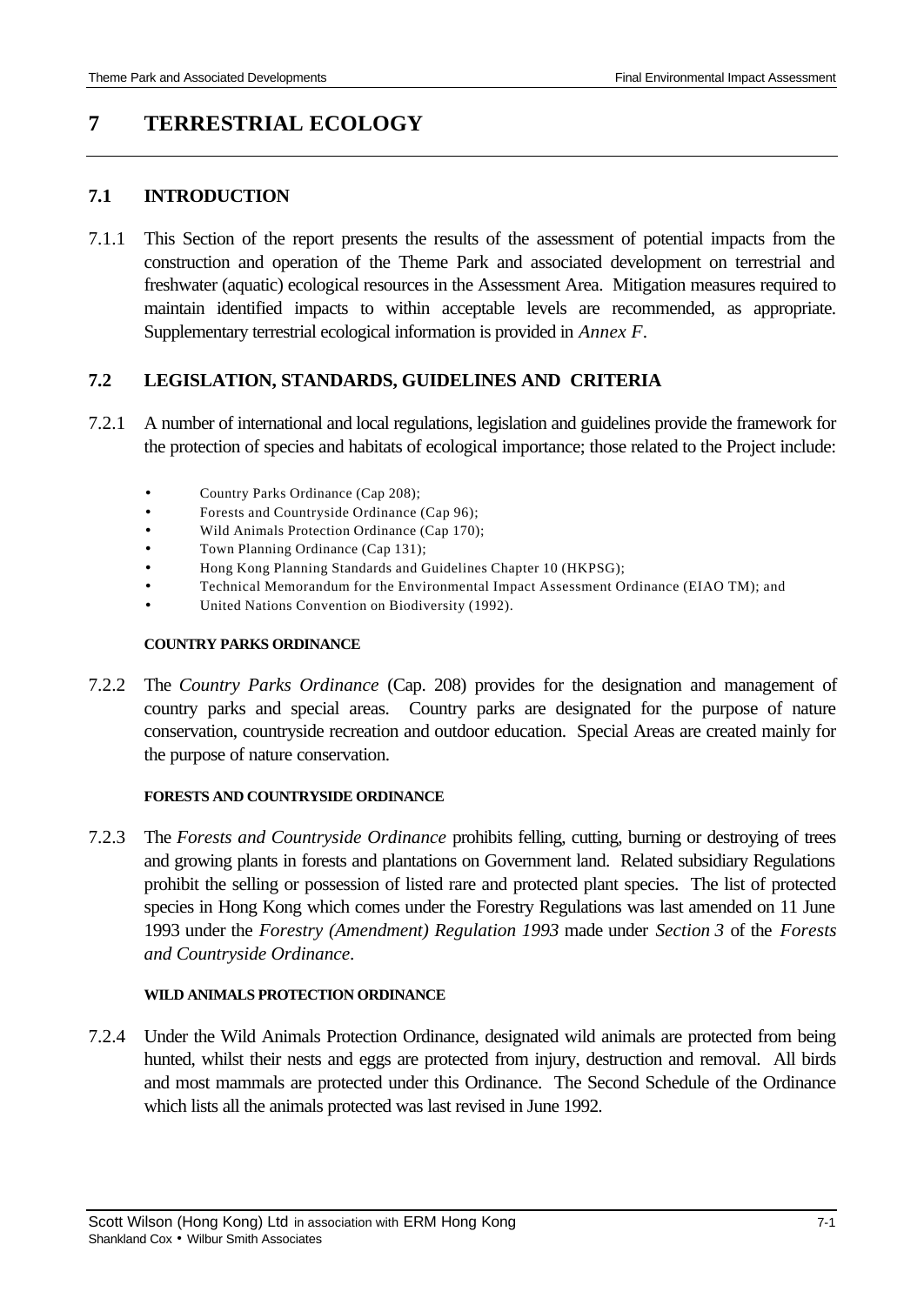#### **TOWN PLANNING ORDINANCE**

7.2.5 The amended *Town Planning Ordinance* provides for the designation on Outline Zoning Plans of coastal protection areas, Sites of Special Scientific Interest (SSSIs), Conservation Area, Country Park, Green Belt or other specified uses that promote conservation or protection of the environment. The authority responsible for administering the *Town Planning Ordinance* is the Town Planning Board.

#### **HONG KONG PLANNING STANDARDS AND GUIDELINES**

7.2.6 *Chapter 10* of the *HKPSG* covers planning considerations relevant to conservation. This chapter details the principles of conservation, the conservation of natural landscape and habitats, historic buildings, archaeological sites and other antiquities. It also addresses the issue of enforcement. The appendices list the legislation and administrative controls for conservation, other conservation related measures in Hong Kong and government departments involved in conservation.

#### **EIAO TM**

7.2.7 Annex 16 of the EIAO TM sets out the general approach and methodology for assessment of ecological impacts arising from a project or proposal, to allow a complete and objective identification, prediction and evaluation of the potential ecological impacts. EIAO TM Annex 8 recommends the criteria that can be used for evaluating habitat and ecological impact.

#### **UNITED NATIONS CONVENTION ON BIOLOGICAL DIVERSITY**

7.2.8 The Peoples' Republic of China (PRC) is one of the Contracting Parties to the United Nations Convention on Biological Diversity of 1992. The Convention requires signatories to make active efforts to protect and manage their biodiversity resources. Hong Kong Government has stated that it will be 'committed to meeting the environmental objectives' of the Convention (PELB 1996).

# **7.3 EXISTING ENVIRONMENT AND SENSITIVE RECEIVERS**

- 7.3.1 This section summarises the terrestrial ecological resources within the Assessment Area and identifies key potentially sensitive receivers. The Assessment Area as for the terrestrial ecological assessment as defined in the Study Brief includes all areas within 500 m from the boundary of the scope of the EIA study or the area likely to be impacted by the proposed developments.
- 7.3.2 A literature review has been undertaken to identify previous and ongoing assessments and reports covering the terrestrial ecological conditions within the Assessment Area, which includes the lands, the foreshore areas and other places designed for the Project. Reports that were reviewed include:
	- Northshore Lantau Development Feasibility Study (NLDFS) EIA, CED (2000);
	- Route 10 North Lantau to Yuen Long Highway Investigation and Preliminary Design Southern Section EIA, HyD (1999);
	- Lantau Port Development, Stage 1 Container Terminals 10 and 11, Preliminary Design Study, CED (1995); and
		- The Conservation Strategy for Lantau, Green Lantau Association *et. al.* (1998).
- 7.3.3 Consultations with local ecologists have also been undertaken where appropriate. Habitat and ecological communities within the Assessment Area has been mapped with reference to the Vegetation Map prepared by World Wide Fund for Nature Hong Kong (1994).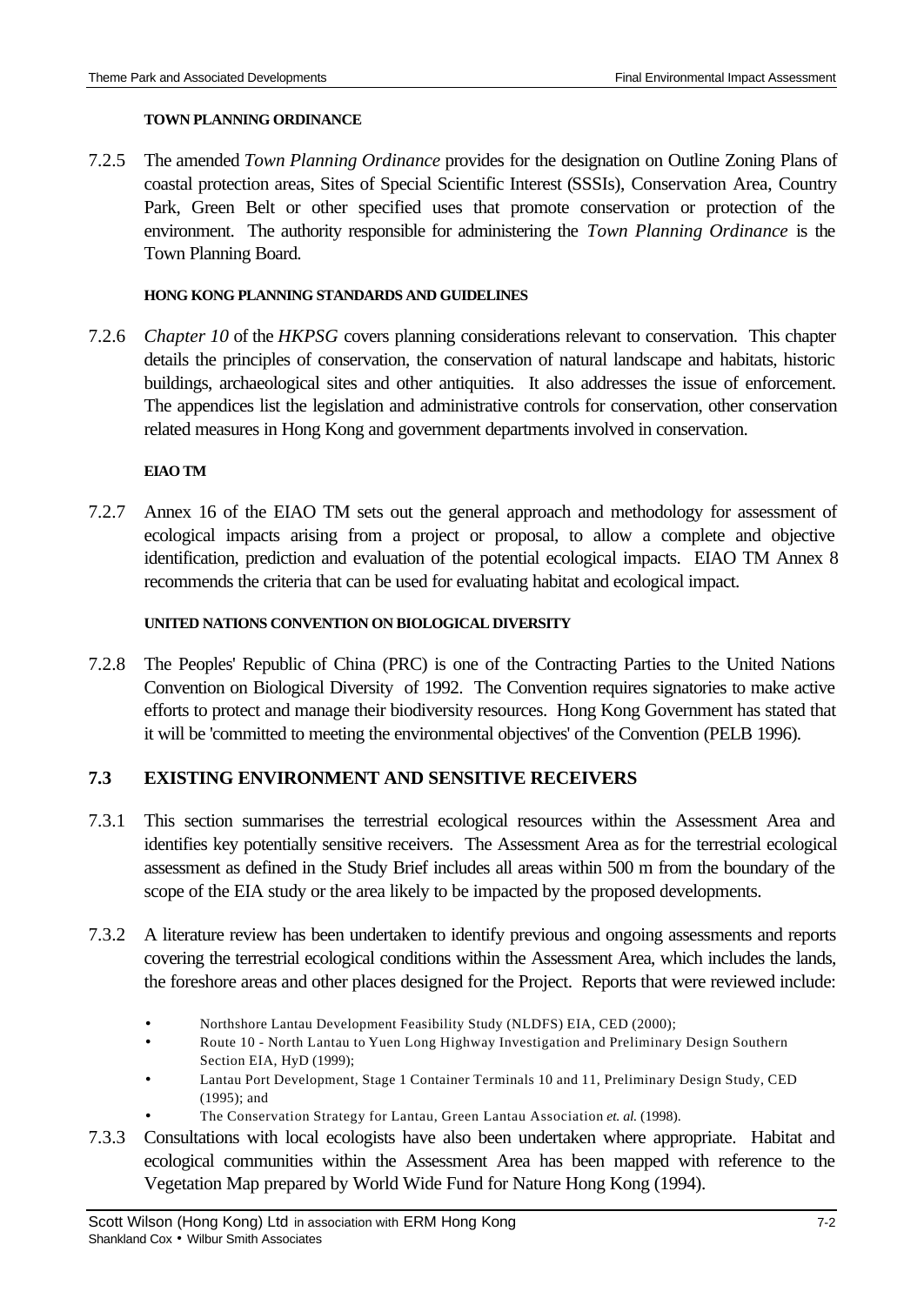- 7.3.4 Broad scoping field surveys were then undertaken to fill the information gaps and supplement and field check the data collected through the baseline/literature review process. Areas of ecological interest that may be directly or indirectly affected by the proposed development were then surveyed in more detail.
- 7.3.5 All the field data for the NLDFS Study Area including the Theme Park area were collected between January 1999 and December 1999, covering the wet and dry seasons (See *Annex F-1 Survey Schedule*). The ecological surveys covered habitat/vegetation, stream fauna, avifauna, mammals, herpetofauna and invertebrates. Further supplementary field surveys were specifically conducted for the Theme Park Assessment Area, covering all the listed categories, in November and December 1999, including a night survey of wildlife in December 1999. The survey methodologies are presented below.

#### **SUMMARY OF SURVEYS**

7.3.6 A summary of field surveys and methodologies adopted is provided in the following sections:

### *Habitat/Vegetation*

7.3.7 Each representative habitat type was surveyed on foot. All plant species encountered were identified and recorded to species level, whenever possible; the relative abundance of the plant species were also recorded. The dominant flora or fauna of each habitat/land-use type were also identified, with subsequent further habitat and vegetation verifications undertaken.

### *Stream Fauna*

7.3.8 The physical conditions of the streams were recorded. Stream fauna were investigated through direct observation and active searching.

### *Avifauna*

7.3.9 All bird species identified and numbers encountered in all major habitat types within the Assessment Area were recorded in the field. Surveys were undertaken during the wet and the dry season.

# *Wildlife (Mammals and Herpetofauna)*

- 7.3.10 Signs or other evidences of mammal presence were noted in the field by active searching in potential mammal habitats.
- 7.3.11 Sampling techniques involving direct observation and active searching for reptiles in potential shelter sites/hiding places and amphibians in potential habitats were employed.

### *Invertebrates (Butterflies Dragonflies and Damselfly)*

7.3.12 Butterfly, dragonfly and damselfly fauna were investigated by direct observation/ searching in all major habitat types within the Assessment Area*.* Surveys were undertaken during the most active period for the invertebrates, the wet season.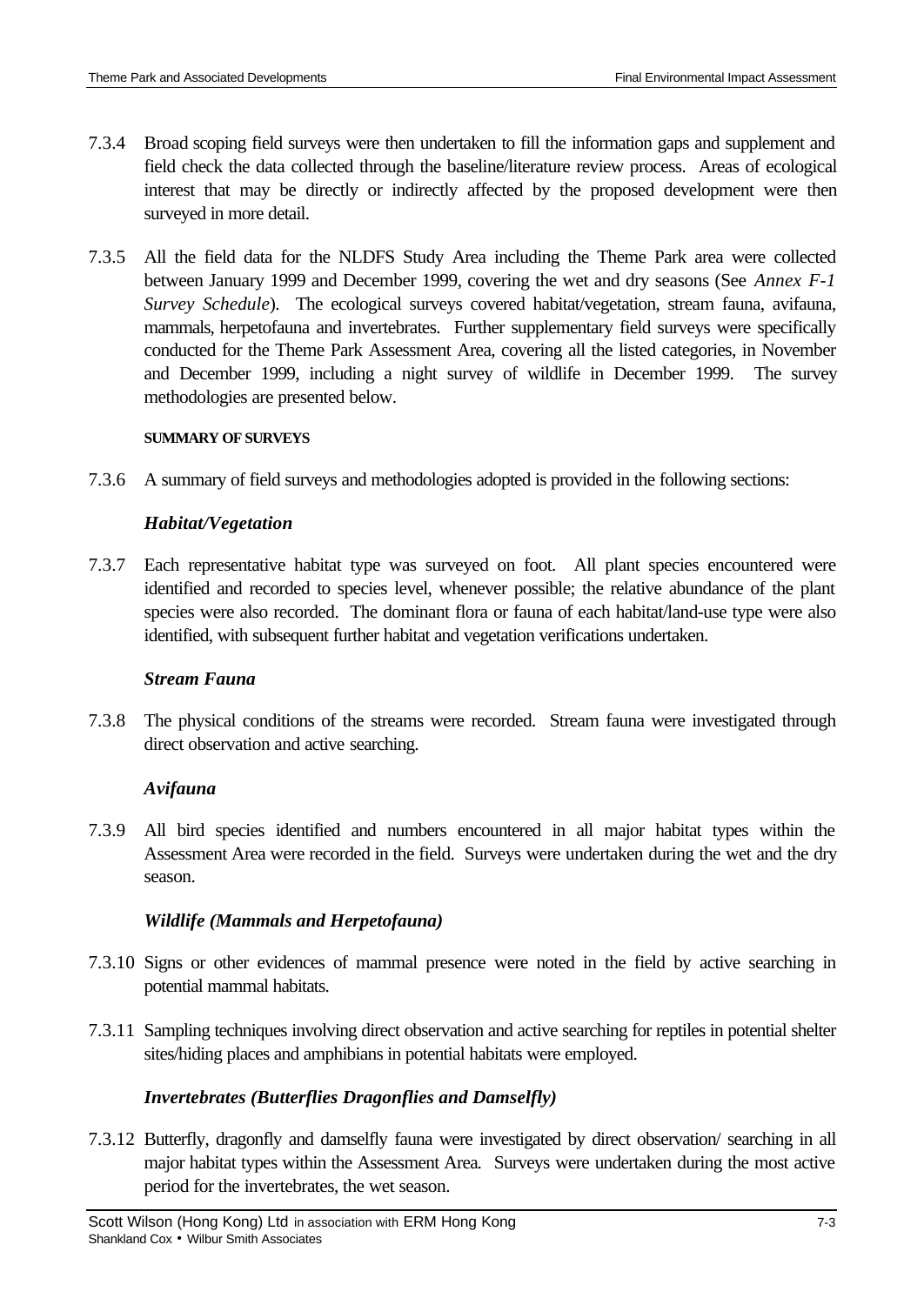# *Night-time Survey*

7.3.13 A night-time survey was undertaken mainly focusing on nocturnal avifauna. The presence of any large mammals was also noted.

### **BASELINE CONDITIONS - HABITAT/VEGETATION**

- 7.3.14 The north-eastern part of Lantau within the Assessment Area comprises predominantly a grassland/shrubland mosaic habitat. The other terrestrial habitat types within the Assessment Area include tall shrubland, secondary woodland, abandoned farmland, wetland, plantation, village/orchard, wasteland, freshwater stream as well as backshore vegetation. A habitat map showing locations of recorded flora and fauna of ecological interest are shown in *Figure 7.3a*; photographs of the principal types of habitats in the Assessment Area are provided in *Figures 7.3b-1 to 4.*
- 7.3.15 A description of the general ecological conditions for each of the identified habitats are given below. Details of plant species recorded are presented in *Annex F-2*.

# *Secondary Woodland*

- 7.3.16 Secondary woodlands present within this area of Lantau are continuous with an average height of more than 6 m. The secondary woodland at Ngong Shuen Au and the headland between Pa Tau Kwu Pak Wan and Pa Tau Kwu Nam Wan are confined to the low-altitude area next to villages and ravines, *Figure 7.3b-1* shows a typical secondary woodland. The plant species diversity is considered moderate with a total of 55 species recorded. Due to their proximity to villages and orchards, introduced tree species such as *Dimocarpus longan* and *Leucaena leucocephala*, as well as crop plants were also found.
- 7.3.17 Plant species recorded are typical of secondary woodlands in Hong Kong and dominant tree species recorded include common species *Cratoxylum cochinchinense*, *Aporosa dioica*, *Litsea glutinosa*, *Mallotus paniculatus*, *Microcos paniculata* and *Schefflera octophylla*. Height of trees range from 6-12 m. The dominant species and the structure of the woodlands suggested that the secondary woodlands have been regenerated recently by succession in the last 30-50 years.

# *Tall Shrubland*

7.3.18 Tall shrubland is a transitional stage in ecological succession between shrubland and woodland. The tall shrubland recorded comprised woody vegetation with average heights ranging from 2 - 4 m (see *Figure 7.3b-1*). They occur in scattered patches and a total of 53 plant species were recorded in the Assessment Area. This habitat has low species and structural diversity. In the Assessment Area, such habitats were mostly found along streams and in valleys which have been less affected by hill-fires. These tall shrubland habitats are dominated by the shrub *Cratoxylum cochinchinense*, *Litsea rotundifolia*, *Litsea glutinosa*, *Microcos paniculata* and *Rhus succedanea;* no rare or protected species were recorded during the field surveys.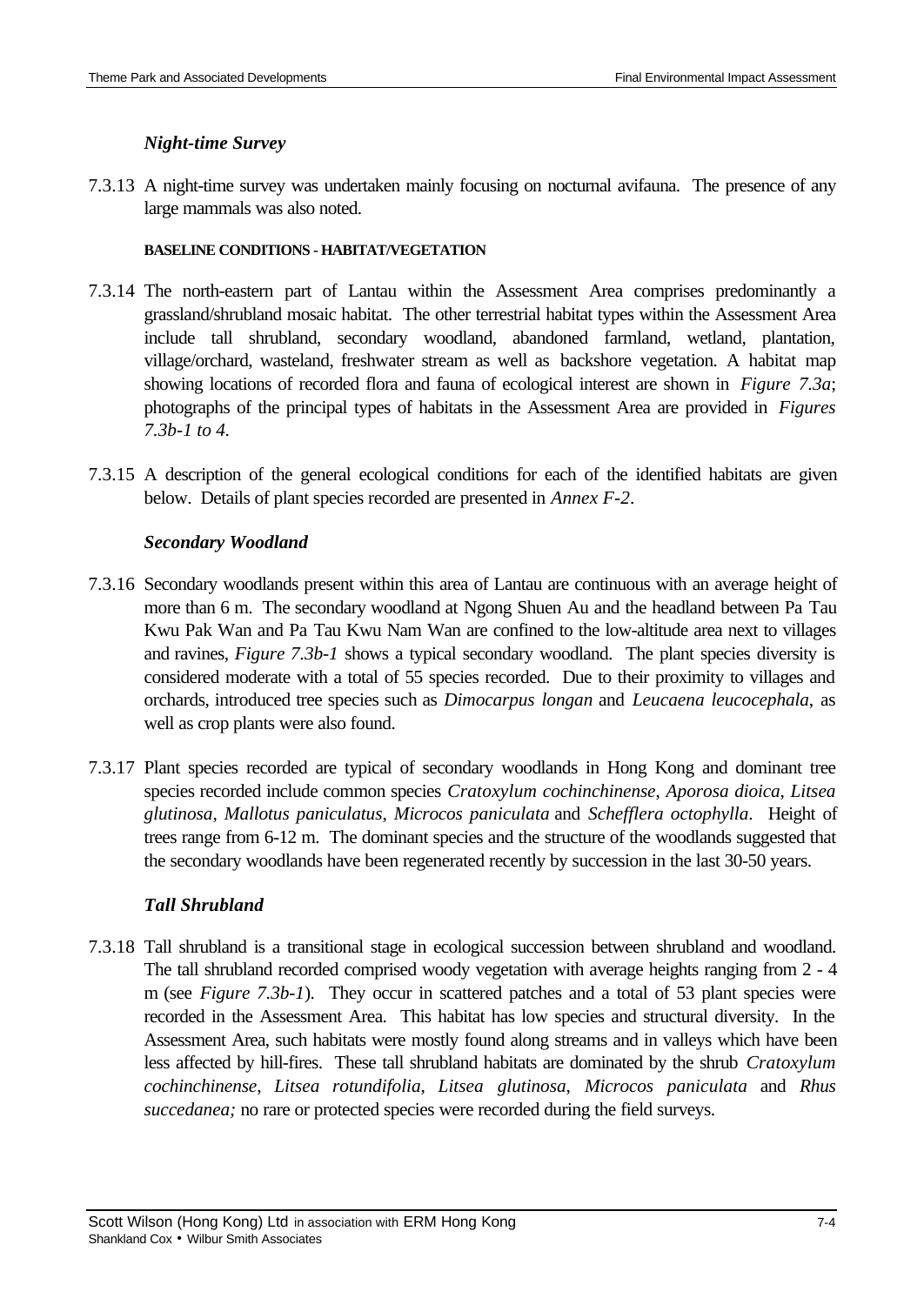# *Grassland/ Shrubland Mosaic*

7.3.19 The grassland/ shrubland mosaic is the dominant habitat type within the Assessment Area, locating on hillslopes and ridges (*Figure 7.3b-1*). The species composition of this habitat is mainly herbaceous or woody plant species with an average height of less than 1.5 m A total of 68 plant species, but no rare or protected species, were recorded during the surveys. Major/dominant plant species include the common shrub *Baeckea frutescens, Arundinella setosa, Cymbopogon goeringii*, *Eulalia quadrinervis*, *Isachaemum barbartum* and the fern *Dicranopteris pedata* were recorded. The dominant species present indicated that such habitat had been frequently disturbed by hill fires. The species and structural diversity are considered low to moderate.

# *Abandoned Farmland*

7.3.20 This habitat is represented by a small patch behind the beach of Pa Tau Kwu (see *Figure 7.3b-1*). The dominant species include *Neyraudia arundinacea (N. reyaudiana)*, *Mikania micrantha*, *Apluda mutica* and *Cyclosorus interruptus*. Only 14 species were recorded and neither rare nor protected species were found. This habitat is poor in floristic diversity and also simple in structure. Since the habitat was formed by human activity, it is low in naturalness and high in re-creatability.

# *Wetland*

- 7.3.21 Brackish wetlands are dominated by grasses with an average height of less than 1.5 m and a relative high salinity. A brackish wetland patch (approximately 1 ha) was found next to CLP Penny's Bay Gas Turbine Plant and is dominated by the *Zoysia* sp. This habitat type is low in habitat heterogeneity and floristic diversity.
- 7.3.22 A narrow strip of freshwater wetland area (approximately 1 ha) is located adjacent to the north east boundary of the Cheoy Lee shipyard on the eastern side of Penny's Bay. At least part of the wetland is permanently flooded (see *Figure 7.3b-2*). Vegetation present is dominated by herbs less than 1.5 m tall. The dominant species include *Fuirena ciliata*, *Fimbristylis complanata*, *Fimbristylis acuminata* and *Eragrostic sp.* This habitat was probably formed as a result of natural drainage from the hillsides/ land behind the shipyard being obstructed by the shipyard reclamation. Naturalness is, therefore, only moderate and recreatability is high. This habitat is poor in floristic diversity and also simple in structure.
- 7.3.23 Among the 14 plant species recorded, one rare species, *Fimbristylis acuminata* (covered approximately 500 m 2 ), one protected species, pitcher plant *Nepenthes mirabilis* (covered approximately 80 m 2 in total, see *Figure 7.3b-2*) and *Fimbristylis complanata* (covered approximately 500  $m^2$ ), were found.
- 7.3.24 *Fimbristylis acuminata*, a cyperaceae wetland herbs, is locally rare in Hong Kong but has been seen in a few wetland sites in Hong Kong, including Shui Hau (Lantau), Hoi Ha and Lai Chi Chong (Sai Kung). The pitcher plant *Nepenthes mirabilis* is a carnivorous creeping subshrub which is protected in Hong Kong under the Forest and Countryside Ordinance. The species is widespread in South East Asia and is distributed from Southern China (Guangdong and Hainan), Indochina to Northern Australia. It is also widely cultivated as an ornamental plant and can adapt to wide range of habitats. It is common in Hong Kong and can be found along streams in Western New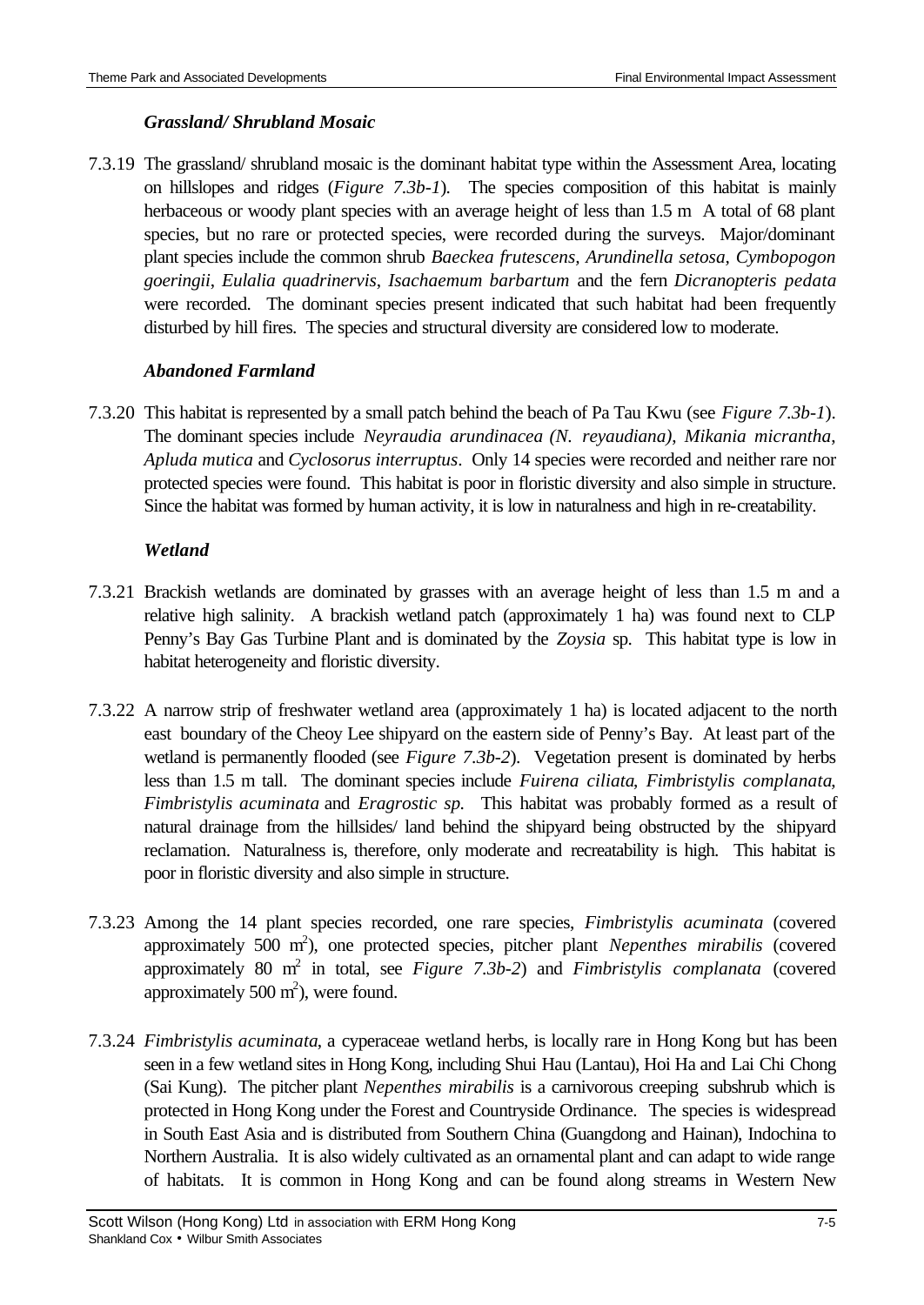Territories (Castle Peak, Tai Lam, Siu Lam, So Kwu Wat), Western Lantau (Man Cheung Po) and Northern Lantau (Hau Hok Wan), and North East Lantau (Pak Mong). *Nepenthes mirabilis* usually form a large dense colony

# *Plantation*

7.3.25 This habitat type is dominated by woody species planted for landscape purposes. Plantations comprise mainly *Acacia confusa* and *Leucaena leucocephala* and were found around the CLP Penny's Bay Gas Turbine Plant and adjacent excavated hillside (see *Figure 7.3b-2*). Only four tree species were found with heights of trees ranging from 5 - 15 m. All the trees species are introduced species of relatively low ecological importance.

# *Orchard/Village*

7.3.26 Orchards were found among villages at Ngong Shuen Au (see *Figure 7.3b-1*). Dominant components included common fruit trees such as *Dimocarpus longan* and *Clausena lansium,* as well as ornamental/landscape trees such as *Acacia confusa* and *Albizia lebbeck.* Tree species associated with human activity such as *Celtis tetrandra* (*C. sinensis*is) and *Macaranga tanarius* were commonly observed, while typical secondary woodland tree species such as *Bridelia tomentosa* and *Litsea glutinosa* 6 - 12 m in height, were also found. Neither rare nor protected plants were recorded among the 40 recorded species.

# *Wasteland*

7.3.27 Wastelands refer to open flatland areas formed from reclamation next to the Cheoy Lee shipyard and the CLP Penny's Bay Gas Turbine Plant (*Figure 7.3b-2*). Dominant species such as *Neyraudia reyaudiana* and exotic weeds including *Mikania micrantha* and *Lantana camara* were recorded. This habitat is very open and low in floristic diversity (23 species in total), habitat heterogeneity and naturalness.

# *Backshore Vegetation*

- 7.3.28 A total of 70 plant species were recorded in backshore vegetation habitats. Vegetation found at the backshore of sandy beaches included dominant plant species of *Clerodendrum inerme*, *Scaevola sericea*, *Vitex rotundifolia*, *Macaranga tanarius*, *Cerbera manghas* and *Hibiscus tiliaceus*. Floristic diversity was low to moderate, with one rare species, *Schoenus falcatus* (*Figure 7.3b-3*)*.*
- *7.3.29* The backshore vegetation of rocky shores is continuous with shrublands or secondary woodlands further landward (see *Figure 7.3b-3*). Dominant plants found included *Cladium marisus, Heteropogon contortus, Scaevola, Scolopia chinensis* and *Neyraudia arundinacea (N. reyaudiana)*. Floristic diversity is moderate but habitat heterogeneity is very low as a result of sparse vegetation. Three rare species, *Berchemia lineata*, *Schoenus falcatus* and *Scleria rugosa* and one restricted species *Eriocaulon merrilli*, all the species are not protected, were found in back shore vegetation at Penny' Bay, the covered areas of these species are approximately 10  $m^2$ , 90  $m^2$ , 5  $m^2$  and 20  $m^2$  respectively.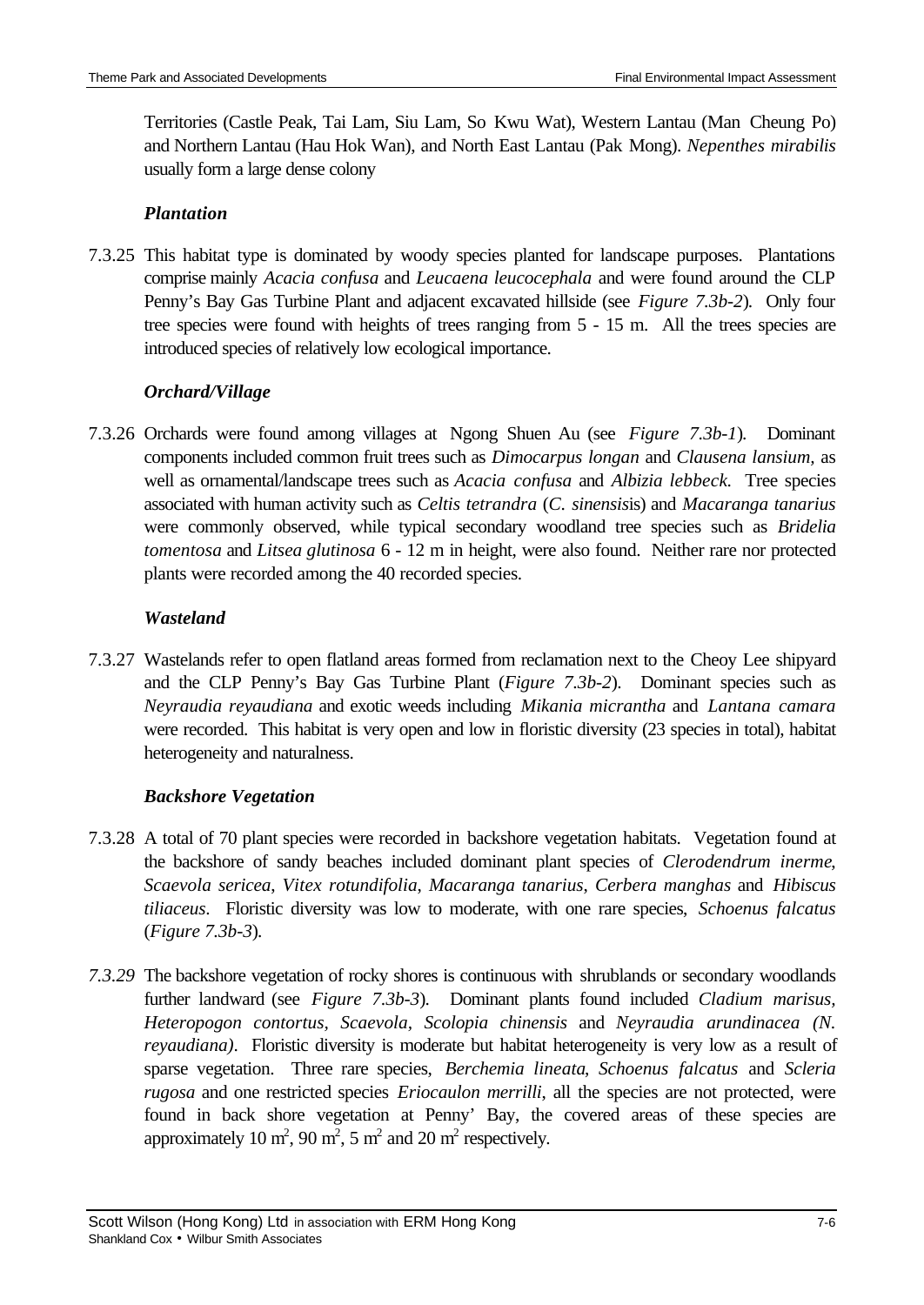7.3.30 Of the above species, *Schoenus falcatus* (see *Figure 7.3b-3*) is considered the most important because it was for the first time recorded in Hong Kong under the present study, found only in the area with water flow and near rocky shore at Penny's Bay. The species had neither been reported in the Biodiversity Survey (1998, in preparation) nor by J. Shaw (1999). This species has been reported in Kuizhou, Guangxi, Taiwan, Vietnam and Ryukyu Island; the species had not been reported in Guangdong up to Tang and Wang (1961). *Berchemia lineata* , a creeping shrub found on rocky shore, is also locally rare but not protected in Hong Kong and had only been seen on Sai Wan (Sai Kung) and a few outlying islands. Scattered individuals were found on the rocky shore on the west side of Penny's Bay (see *Figure 7.3a*). *Scleria rugosa*, a cyperaceae annual herb, is rare but not protected in Hong Kong and had only been seen along stream in Tai Tam (Hong Kong) and Lai Chi Chong (Sai Kung). A small populations of this species was found in backshore vegetation of rocky shore with freshwater seepage on the west shore of Penny's Bay.

# *Freshwater Streams*

- 7.3.31 The four main freshwater streams within the Assessment Area are Mong Tung Hang Stream behind the Cheoy Lee shipyard, a stream behind the CLP Penny's Bay Gas Turbine Plant and two streams at Pa Tau Kwu Pak Wan and Pa Tau Kwu Nam Wan (see *Figure 7.3a* for locations).
- 7.3.32 The upper Mong Tung Hang Stream with rocky substrate was observed to be natural and free from visible pollution, with shrubby riparian vegetation. The lower section is channelised and is routed under the shipyard (see *Figure 7.3b-3*).
- 7.3.33 The stream behind the CLP Penny's Bay Gas Turbine Plant is a natural watercourse and was observed to be free from visible pollution, with shrubland habitats along the upper section, and brackish wetland at the estuary in Penny's Bay.
- 7.3.34 The conditions of the two streams at Pa Tau Kwu are similar given their similarity in geographic and physical environment. Both streams are small with bedrock as substratum; habitats along these streams comprise riparian vegetation including shrubland/grassland species. The stream at Pa Tau Kwu Pak Wan flows into the sea. The stream at Pa Tau Kwu Nam Wan is smaller than the stream at Pak Wan, and it drains into an abandoned agricultural field.
- 7.3.35 In general all upper stream courses upland of the Tsing Chau Tsai headland have limited water flow. These small bedrock streams are expected to support only limited aquatic life.

### **BASELINE CONDITIONS - WILDLIFE AND FAUNA**

7.3.36 A review of the survey findings indicates that the wildlife recorded within the Assessment Area show little seasonal variation with the exception of the avifauna (birds). More bird species was recorded within the Assessment Area during the winter season (about 28% of the recorded bird species are winter visitors to Hong Kong). Neither rare nor protected wildlife species were found during the night survey. The key findings of the wildlife surveys are presented below; details of wildlife species recorded are provided in *Annex F-3*.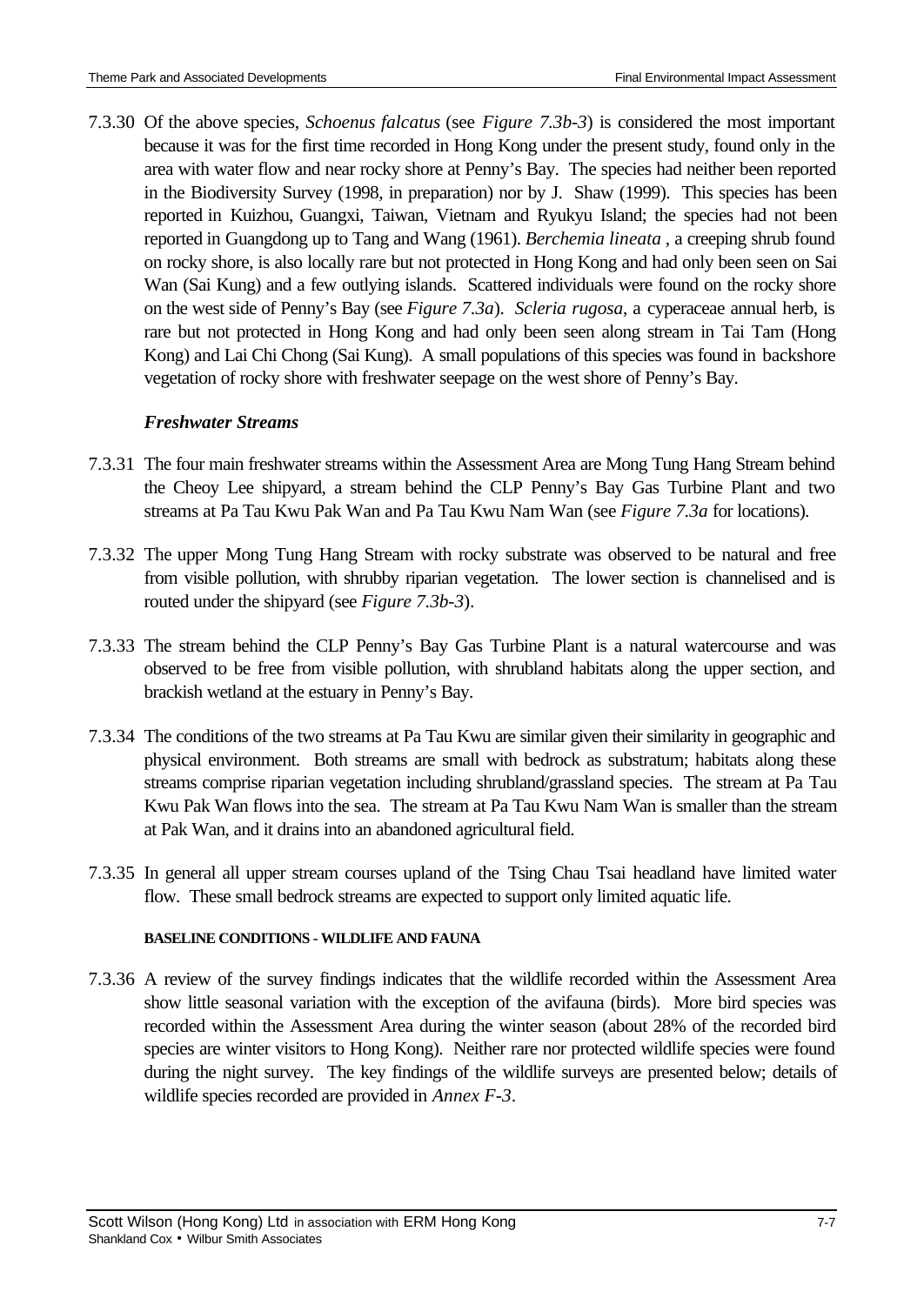# *Mammals*

7.3.37 Faeces of civets were observed only once in January 1999 on a major path on Fa Peng Teng where the dominant vegetation is grassland/shrubland mosaic (see *Figure 7.3a*). No more records of civet nor their faeces were found during the survey period. No signs of other mammal, such as barking deer (*Muntiacus reevesi*) were recorded, which is likely to be due to the lack of suitable habitats as the areas are too open and there is not sufficient cover for large mammals.

# *Herpetofauna*

- 7.3.38 For herpetofauna, only 3 common species, the Paddy Frog *Rana limnocharis*, Brown Tree Frog *Polypedates megacephalus* and Ornate Pigmy Frog *Microhyla ornata* were recorded in freshwater wetland areas behind the Cheoy Lee shipyard during the field surveys.
- 7.3.39 Although several populations of Romer's Tree Frog (*Philautus romeri*) have been recorded in Lantau Island, no signs of Romer's Tree Frogs (including tadpoles and audible frog calls) were found during the surveys conducted in February, May, October, November and December 1999.

# *Invertebrates*

- 7.3.40 Nine species of dragonfly and damselfly were recorded in the Assessment Area and they are all common in Hong Kong. The habitats within the Assessment Area are not favourable for dragonflies and damselflies, most of recorded species were encountered close to areas with fresh water.
- 7.3.41 The field surveys recorded thirty-four species of butterfly, but none of which is rare nor of ecological significance. Most of the butterflies were encountered at the edge of woodlands and often settle on nearby shrubby vegetation.

# *Stream Fauna*

- 7.3.42 No rare, endangered, nor endemic stream invertebrates were found at any of the stream sampling sites; identified species were all common and typical of freshwater streams in Hong Kong.
- 7.3.43 Five fish species were found in the streams, including the locally rare Rice Fish (*Oryzias latipes*) in Mong Tung Hang Stream (*Figure 7.3b-3*). Mosquito Fish (*Gambusia affinis*) were identified in seepage pools and artificial ditches in the shipyard, as well as Grey Mullet (*Mugil cephalus*), Mudskipper (*Periophthalmus cantonensis*) and *Therapon jarbua* in the stream behind the CLP Penny's Bay Gas Turbine Plant. Except the Rice Fish which is locally rare (location shown in *Figure 7.3a*), the others are common species. No fish species were found in upper stream.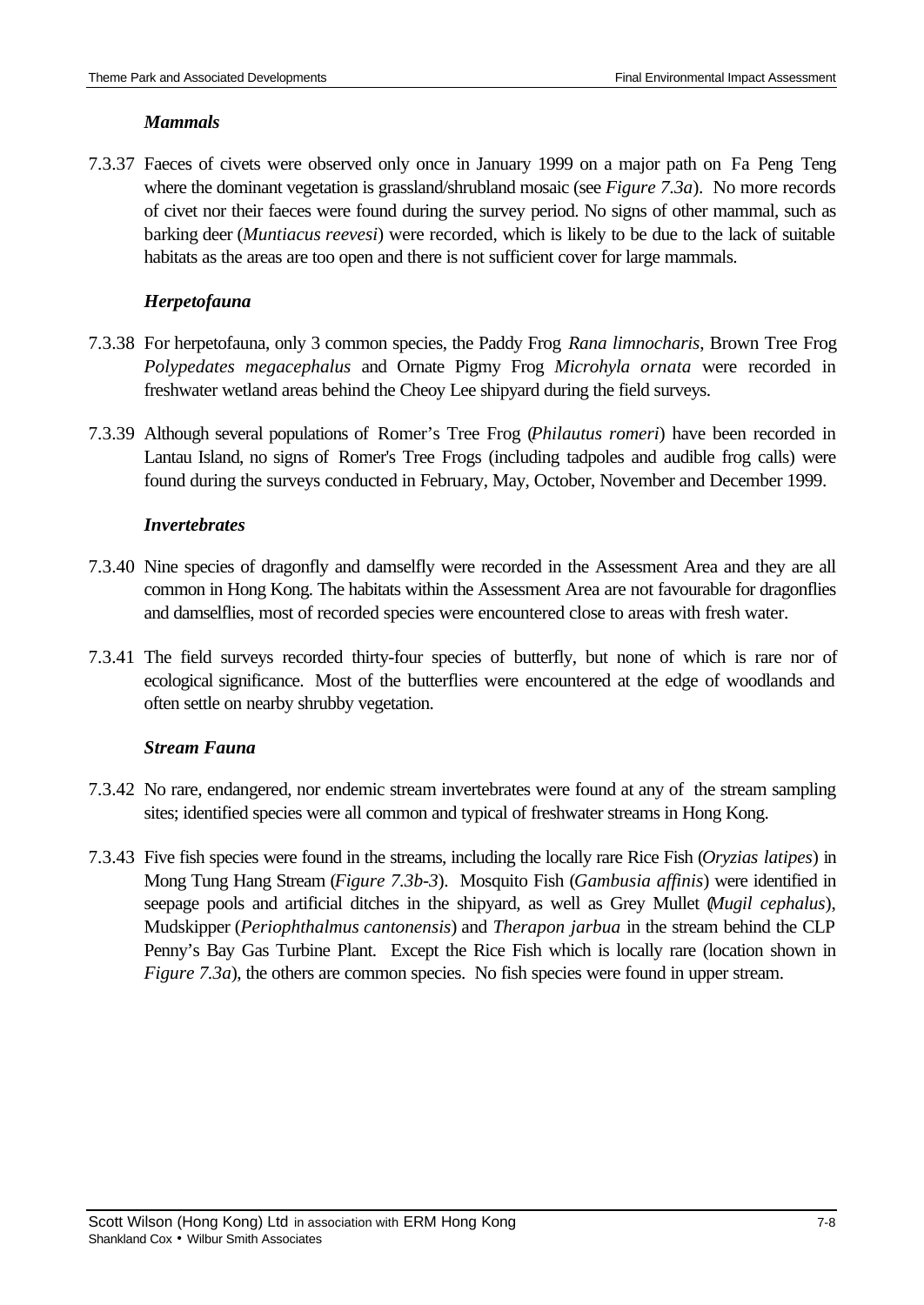7.3.44 According to Chong and Dudgeon (1992), the distribution of the Rice Fish *Oryzias latipes* in Hong Kong has reduced dramatically, and is now restricted to a few isolated sites in Hong Kong, including: Chi Ma Wan on Lantau, Sam A Tsuen in NorthEast New territories, eastern Sai Kung and Tung Chung area. It can be considered as endangered in Hong Kong due to the fragmented distribution of generally small populations. It is unusual to find this species in a the fast flowing stream such as Mong Tung Hang stream, as the species usually inhabits standing waterbodies or slow-flowing streams (Pan, 1991; Kawanabe and Mizuno, 1996). The population at Mong Tung Hang stream is restricted to the lowest natural reach of the stream course before the channelized concrete watercourse section close to the Cheoy Lee shipyard.

# *Avifauna*

- 7.3.45 Almost all the 32 species of avifauna recorded in the Assessment Area and its immediate environs are common in Hong Kong such as the Black-eared Kite (*Milvus milgrans*), Common Sandpiper (*Actitis hypoleucos*), Spotted Dove (S*treptopelia chinensis*), Chinese Bulbul (*Pycnonotus sinensis*), Red-whiskered Bulbul (*Pycnonotus joscosus*), Japanese White-eye (*Zosterops japonica*), Long-tailed Shrike (*Lanius schach*) and Yellow-bellied Prinia (*Prinia flaviventrius*). The rare migrant Sparrowhawk (*Accipiter* sp.) was observed flying pass.
- 7.3.46 The most significant finding of the avian survey is the recording of the locally rare White-bellied Sea Eagle (*Haliaeetus leucogaster*) in Pa Tau Kwu. From our survey records in this study, Whitebellied Sea Eagles *Haliaeetus leucogaster* were observed foraging from Yi Chuen to Pa Tau Kwu in earlier surveys and were initially considered to comprise one of the known local breeding Whitebellied Sea Eagles from Green Island or Tang Lung Chau. However, a breeding pair of Whitebellied Sea Eagle and their nest was recently (November and December 1999) identified in the woodland at Pa Tau Kwu during avian survey in the Study Area (see *Figure 7.4a-1* for the location and *Figure 7.4b-4* for the photographic record of the bird). A White-bellied Sea Eagle juvenile, estimated to be 1 - 2 years old and capable of flight, was also recorded in the Pa Tau Kwu woodland during the avian survey in November 1999 but left and has not been seen again after November 1999. The nest was located on a tree *Tetradium glabrifolium*, approximately 3 - 4 m above the ground and facing towards Pa Tau Kwu Nam Wan. The nest was estimated to be 1.1 m in width and 0.3 m in depth comprising large fresh wooden sticks and twigs (see *Figure 7.4b-4*). The relatively small nest size indicates recent construction or occupation; additionally it has been reported recently that a nesting pair of White-bellied Sea Eagles previously located on Tang Lung Chau south of Ma Wan have vacated their nest.
- 7.3.47 The White-bellied Sea Eagle is a scarce breeding species in Hong Kong, with between 10 and 20 breeding pairs previously recorded during 1993-99), including the one in Tang Lung Chau (based on up to 20 different breeding sites identified), which is distributed in different parts of the Hong Kong waters including Tolo Harbour, Mirs Bay, Port Shelter, south and west of Hong Kong Island, and both north and south of Lantau.(Hong Kong Bird Watching Society, in prep.). Their nests are usually built on steep and rocky islands with major preference of big trees in a commanding position on a wooded knoll or headland (Wells, 1999). The size of nest is usually about 1.5 m across and comparatively thin when new. The nest would be used repeatedly with nest refurbishment in each breeding season by the same pair (Viney *et. al*., 1994).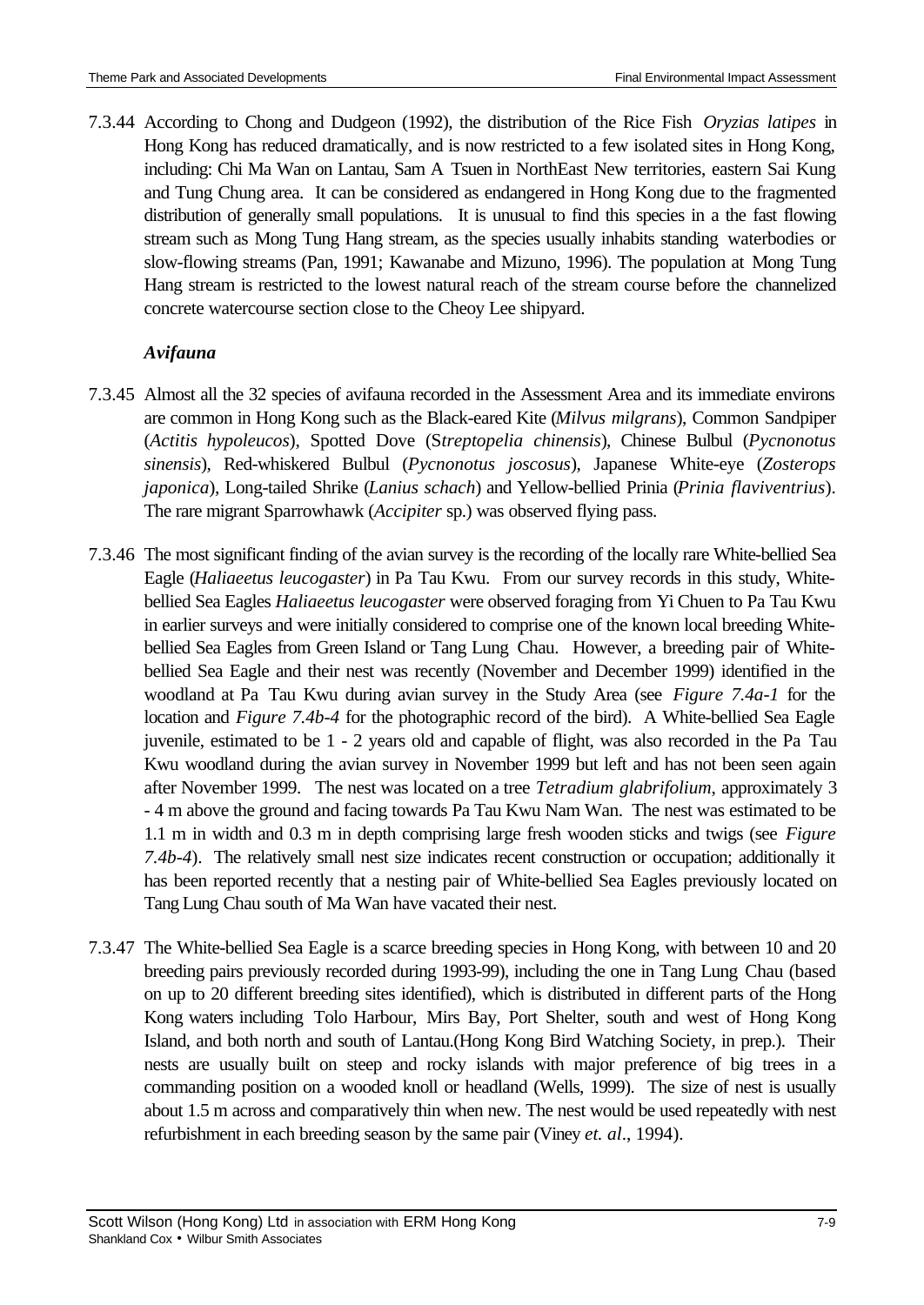- 7.3.48 The White-bellied Sea Eagle has a wide distribution, ranging from India and Sri Lanka to South China, the Philippines, Wallacea, New Guinea as well as Bismarks to Australia and Tasmania (Howard & Moore, 1998; del Hoyo *et. al*., 1994), with its presence restricted to Guangdong and Fujian Provinces in China and occasional records of non-breeding birds elsewhere (Cheng, 1987). White-bellied Sea Eagles are known to be predominantly pisciverous, taking mainly fish carrions (Blackers *et. al*., 1985). White-bellied Sea Eagles in Hong Kong are also predominantly pisciverous and feed on live fish, but the extent to which they scavenges is not known.
- 7.3.49 Based on literature in Australia, the White-bellied Sea Eagle may be susceptible to human disturbance and may abandon their nest or young (or be deterred from breeding) when disturbed (Marchant & Higgins, 1993). However the locally breeding White-bellied Sea Eagles recorded on Green Island, however, are tolerant to the existing disturbance such as from helicopter, boats travelling pass, and the urban development at Kennedy Town approximately 600 m away. The presence of the breeding pair of the White-bellied Sea Eagles at the Pa Tau Kwu woodland indicates that the surrounding disturbance from motor boats, ships, helicopter and aircraft may have a minor impact on the birds. Therefore the White-bellied Sea Eagles in Hong Kong may have certain degree of tolerance to disturbance.

# **ECOLOGICAL VALUE/ IMPORTANCE**

*7.3.50* An evaluation of the ecological value/ importance of the recorded habitats in the Assessment Area has been prepared in accordance with the EIAO TM *Annex 8* criteria; evaluation results are provided in *Table 7.3a-e.*

| Criteria                              | <b>Ngong Shuen Au</b>                                                                                                        | Pa Tau Kwu headland                                                                                                                                                                           |
|---------------------------------------|------------------------------------------------------------------------------------------------------------------------------|-----------------------------------------------------------------------------------------------------------------------------------------------------------------------------------------------|
| <b>Naturalness</b>                    | The secondary woodlands have been modified<br>and subjected to human disturbance.                                            | Natural habitat with limited human<br>disturbance.                                                                                                                                            |
| <b>Size</b>                           | The average size is approximately 2 ha.                                                                                      | Approximately 2 ha in size.                                                                                                                                                                   |
| Diversity                             | The species diversity is moderate.                                                                                           | The species diversity is moderate                                                                                                                                                             |
| Rarity                                | No rare nor protected species were found in the<br>habitat.                                                                  | Two adults of rare White-bellied Sea<br>Eagles Haliaeetus leucogaster were<br>recorded in the woodland. A juvenile<br>was recorded only in November 1999<br>(details refer to Section 7.3.3). |
| Re-creatability                       | It will take some time (10-40 yrs) for the<br>secondary woodlands to be re-created.                                          | It will take some time (10-40 yrs) for the<br>secondary woodlands to be re-created.                                                                                                           |
| Fragmentation                         | The woodlands are not fragmented.                                                                                            | The woodland is not fragmented.                                                                                                                                                               |
| Ecological linkage                    | The present habitats are not functionally linked<br>to any highly valued habitat in close proximity in<br>a significant way. | The present habitats are not<br>functionally linked to any highly<br>valued habitat in close proximity in a<br>significant way.                                                               |
| Potential value                       | The potential value is considered moderate.                                                                                  | The potential value is considered<br>moderate.                                                                                                                                                |
| Nursery ground                        | No record of significant nursery or breeding<br>ground was found in the survey.                                              | A nest of White-bellied Sea Eagles<br>Haliaeetus leucogaster was found inside<br>the woodland.                                                                                                |
| Age                                   | The habitats are relatively mature.                                                                                          | The habitats are relatively mature.                                                                                                                                                           |
| Abundance/<br>Richness of<br>Wildlife | Moderate                                                                                                                     | Moderate                                                                                                                                                                                      |

|  |  | Table 7.3a - Ecological Value of Secondary Woodland in the Assessment Area |
|--|--|----------------------------------------------------------------------------|
|  |  |                                                                            |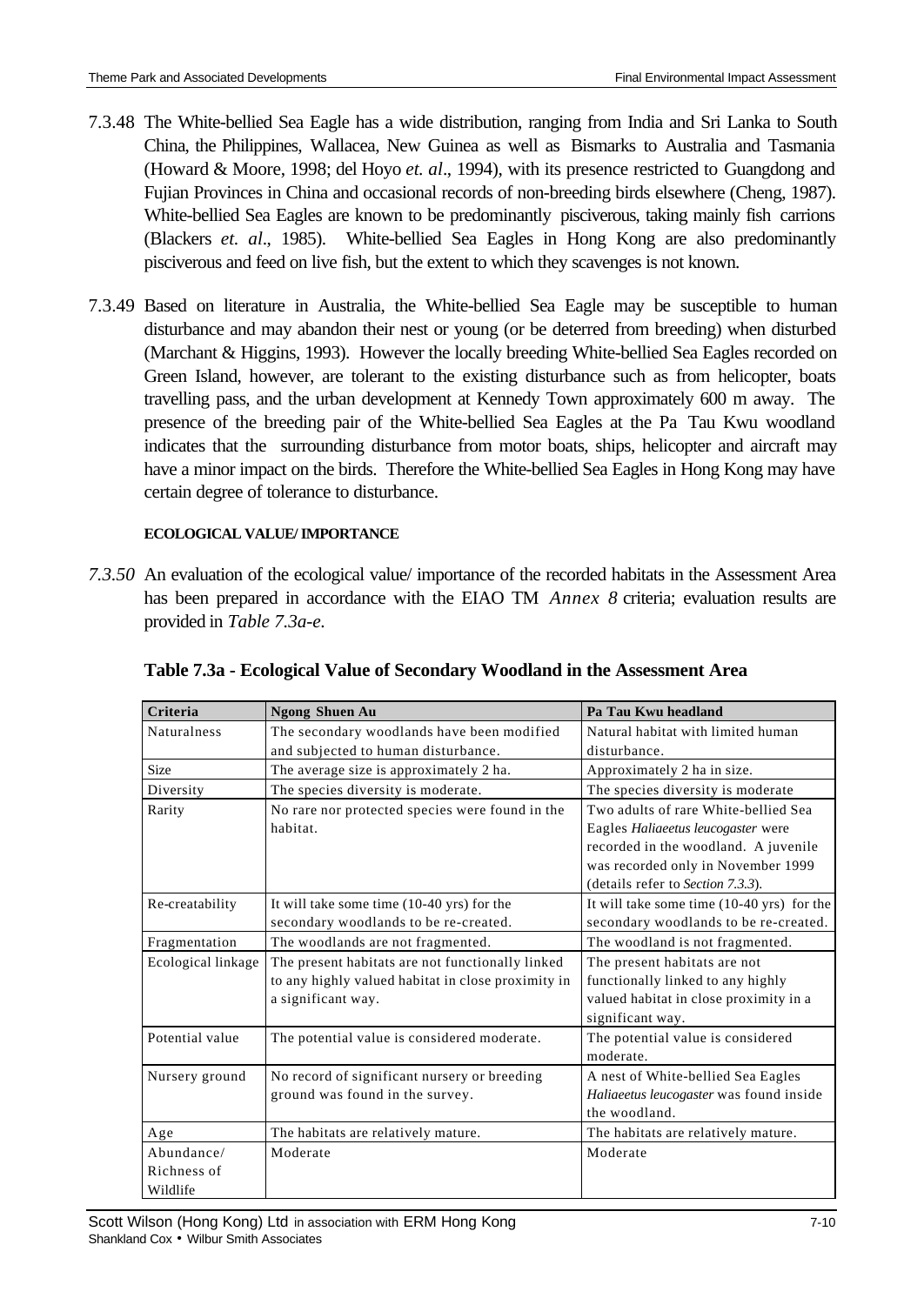| Criteria                | Ngong Shuen Au  | l Pa Tau Kwu headland |
|-------------------------|-----------------|-----------------------|
| <b>Ecological value</b> | <b>Moderate</b> | High                  |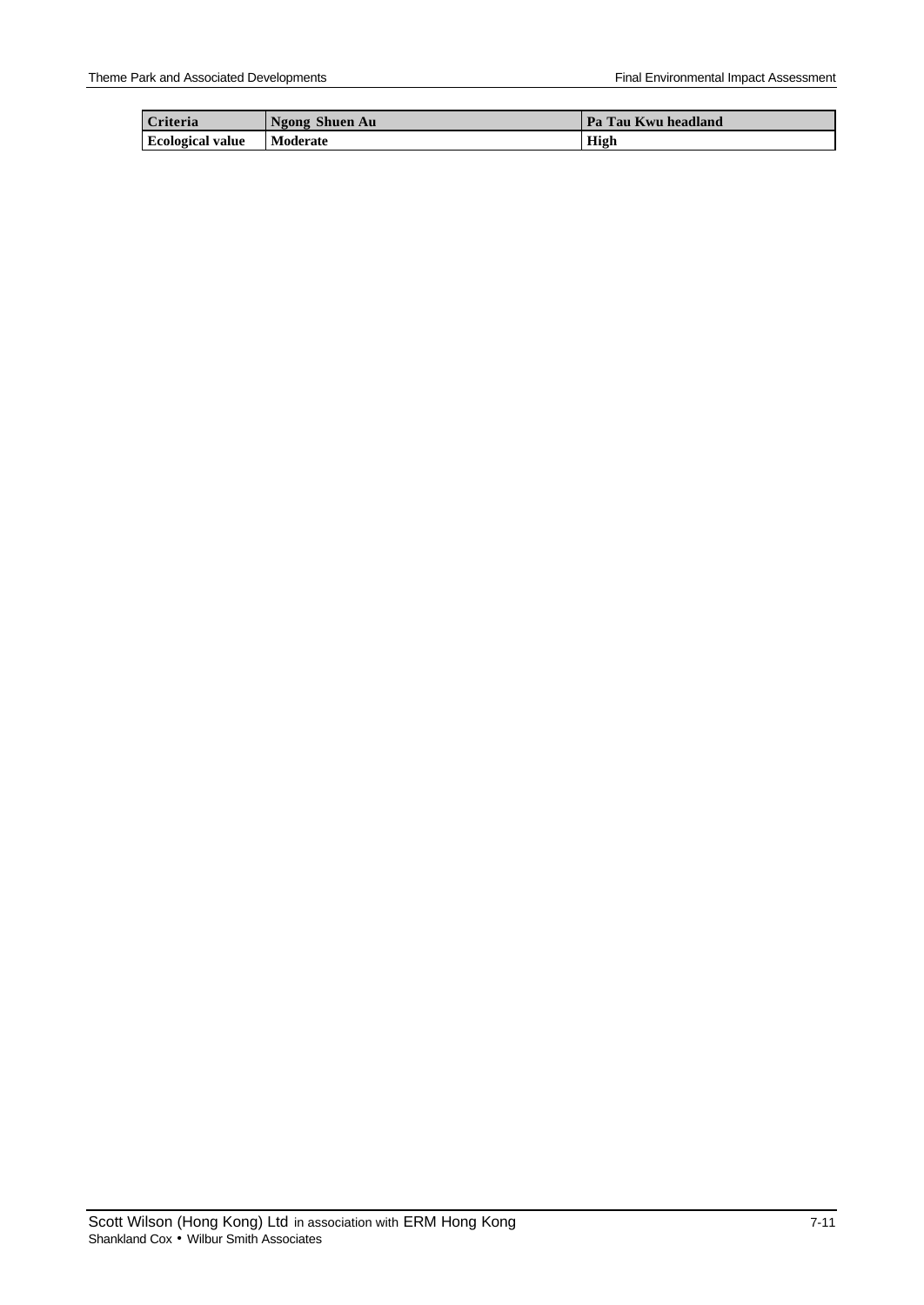| Criteria                              | <b>Grassland/Shrubland Mosaic</b>                                                                                                                   | <b>Tall Shrubland</b>                                                                                                                                                                 |  |
|---------------------------------------|-----------------------------------------------------------------------------------------------------------------------------------------------------|---------------------------------------------------------------------------------------------------------------------------------------------------------------------------------------|--|
| <b>Naturalness</b>                    | Natural habitat but subject to frequent hill-<br>fires.                                                                                             | Natural habitat but subject to hill-fires.                                                                                                                                            |  |
| Size                                  | The grassland/shrubland mosaic is the<br>predominant habitat types within the<br>Assessment Area.                                                   | Small patches of tall shrubland; mostly<br>found along streams and in valleys.                                                                                                        |  |
| Diversity                             | The species diversity is low.                                                                                                                       | The species diversity is low                                                                                                                                                          |  |
| Rarity                                | No rare nor protected species were found in<br>these habitat types. This habitat type is the<br>most common and dominant landscape in<br>Hong Kong. | No rare nor protected species were found in<br>these habitat types. This habitat type is the<br>most common and dominant landscape in<br>Hong Kong.                                   |  |
| Re-creatability                       | The vegetation type is secondary and<br>readily re-created naturally or artificially and<br>would recover easily from disturbance.                  | The vegetation type is secondary and<br>readily re-created naturally or artificially and<br>would recover easily from disturbance.                                                    |  |
| Fragmentation                         | The grassland/shrubland mosaic is not<br>fragmented.                                                                                                | The tall shrubland habitats are fragmented.                                                                                                                                           |  |
| Ecological linkage                    | The present habitats are not functionally<br>linked to any highly valued habitat in close<br>proximity in a significant way.                        | The present habitats are not functionally<br>linked to any highly valued habitat in close<br>proximity in a significant way.                                                          |  |
| Potential value                       | The potential value is considered low.                                                                                                              | The dense vegetation cover of the tall<br>shrubland suggest that it has the potential<br>to be transformed into woodland, the<br>potential value is therefore considered<br>moderate. |  |
| Nursery ground                        | No record of significant nursery or breeding<br>ground were found in the survey.                                                                    | No record of significant nursery or breeding<br>ground were found in the survey.                                                                                                      |  |
| Age                                   | The habitats are frequently disturbed and<br>therefore are secondary in nature.                                                                     | The habitats are disturbed and therefore are<br>secondary in nature.                                                                                                                  |  |
| Abundance/<br>Richness of<br>Wildlife | Low                                                                                                                                                 | Low                                                                                                                                                                                   |  |
| <b>Ecological value</b>               | Low                                                                                                                                                 | Low                                                                                                                                                                                   |  |

# **Table 7.3b - Ecological Value of Grassland/Shrubland Mosaic and Tall Shrubland in the Assessment Area**

# **Table 7.3c - Ecological Value of Wetland in the Assessment Area**

| Criteria           | <b>Brackish Wetland</b>                                           | <b>Freshwater Wetland</b>                                                                                                                                   |
|--------------------|-------------------------------------------------------------------|-------------------------------------------------------------------------------------------------------------------------------------------------------------|
| <b>Naturalness</b> | Naturalness is only moderate.                                     | Naturalness is only moderate and partially man-                                                                                                             |
|                    |                                                                   | made habitat.                                                                                                                                               |
| <b>Size</b>        | Small in size.                                                    | Small in size.                                                                                                                                              |
| Diversity          | The species diversity is low.                                     | The species diversity is low                                                                                                                                |
| Rarity             | No rare nor protected species were<br>found in this habitat type. | Two rare plant species, Fimbristylis acuminata and<br>Fimbristylis complanata, and one protected species,<br>pitcher plant Nepenthes mirabilis, were found. |
| Re-creatability    | Re-creatability is moderate to high.                              | Re-creatability is moderate to high.                                                                                                                        |
| Fragmentation      | These habitat types are not                                       | The wetlands are not fragmented, but small in                                                                                                               |
|                    | fragmented.                                                       | size.                                                                                                                                                       |
| Ecological linkage | The present habitats are not                                      | The present habitats are not functionally linked to                                                                                                         |
|                    | functionally linked to any highly                                 | any highly valued habitat in close proximity in a                                                                                                           |
|                    | valued habitat in close proximity in a                            | significant way.                                                                                                                                            |
|                    | significant way.                                                  |                                                                                                                                                             |
| Potential value    | Low value for man-made habitats.                                  | The potential value is considered moderate.                                                                                                                 |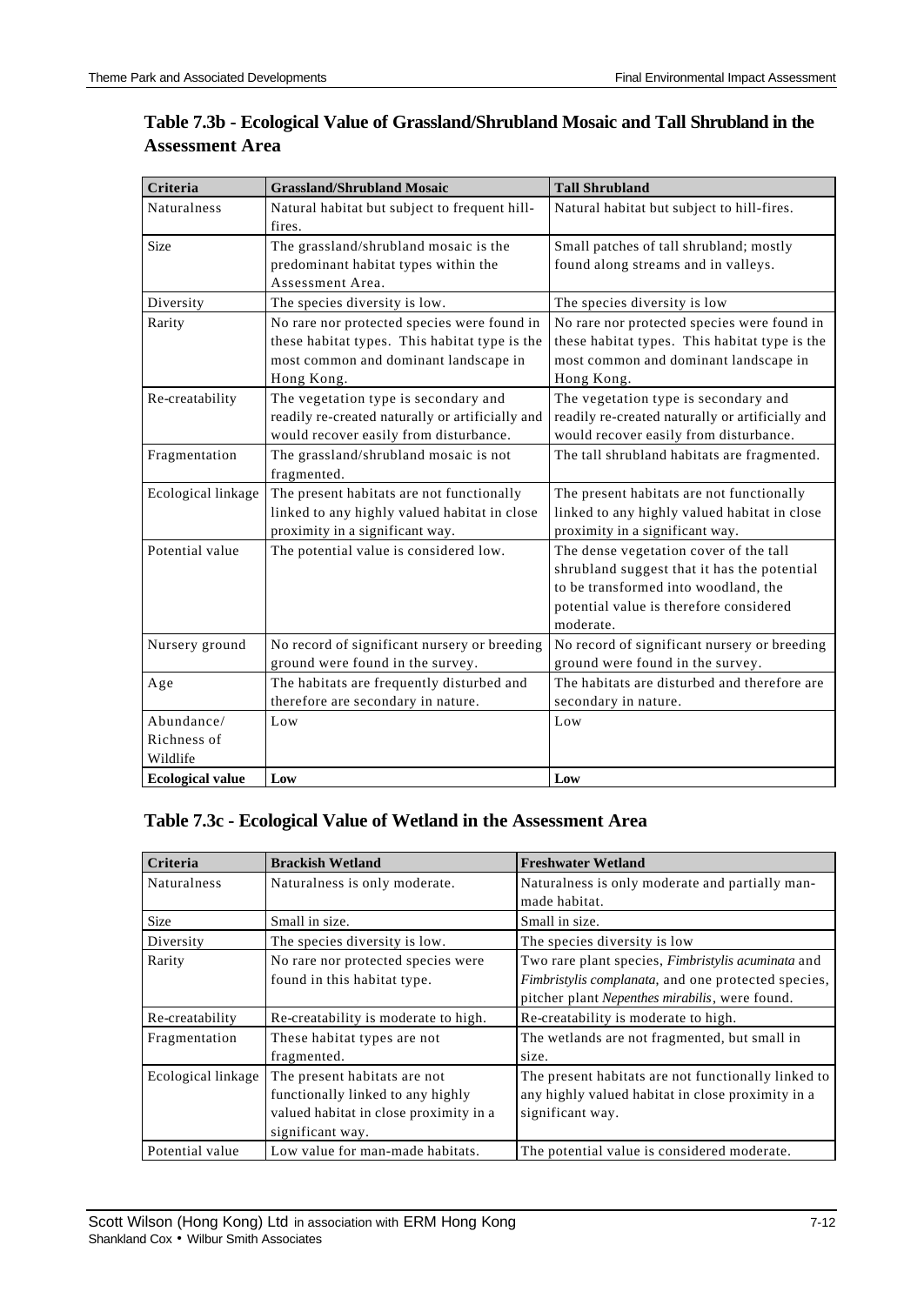| Criteria                              | <b>Brackish Wetland</b>                                                            | <b>Freshwater Wetland</b>                                                                    |
|---------------------------------------|------------------------------------------------------------------------------------|----------------------------------------------------------------------------------------------|
| Nursery ground                        | No record of significant nursery or<br>breeding ground was found in the<br>survey. | No record of significant nursery or breeding<br>ground was found in the survey.              |
| Age                                   | Not applicable.                                                                    | The habitats probably formed recently by<br>seepage from hillsides behind after reclamation. |
| Abundance/<br>Richness of<br>Wildlife | Low                                                                                | Moderate                                                                                     |
| <b>Ecological value</b>               | Low                                                                                | Moderate                                                                                     |

**Table 7.3d - Ecological Value of Wasteland/ Abandoned Farmland/ Plantation/ Orchard/Village and Backshore Vegetation in the Assessment Area**

| Criteria                              | <b>Wasteland/Abandoned Farmland/</b><br><b>Plantation/ Orchard/Village</b>                                                   | <b>Backshore Vegetation</b>                                                                                                                                                                 |
|---------------------------------------|------------------------------------------------------------------------------------------------------------------------------|---------------------------------------------------------------------------------------------------------------------------------------------------------------------------------------------|
| <b>Naturalness</b>                    | All are man-created habitats.                                                                                                | Natural habitat with limited human<br>disturbance.                                                                                                                                          |
| <b>Size</b>                           | All small in size.                                                                                                           | Moderate in size                                                                                                                                                                            |
| Diversity                             | The species diversity is low.                                                                                                | The species diversity is moderate.                                                                                                                                                          |
| Rarity                                | No rare nor protected species were found in<br>these habitat types.                                                          | Three rare plant species, Berchemia lineata,<br>Schoenus falcatus and Scleria rugosa and one<br>restricted plant Eriocaulon merrilli were found<br>in back shore vegetation at Penny's Bay. |
| Re-creatability                       | All the habitat types can be re-created<br>easily.                                                                           | It has a moderate re-creatability.                                                                                                                                                          |
| Fragmentation                         | These habitat types are not fragmented.                                                                                      | The habitats are not fragmented but always<br>have a linear shape.                                                                                                                          |
| Ecological linkage                    | The present habitats are not functionally<br>linked to any highly valued habitat in close<br>proximity in a significant way. | The present habitats are not functionally<br>linked to any highly valued habitat in close<br>proximity in a significant way.                                                                |
| Potential value                       | Low value for man-made habitats.                                                                                             | The potential value is low.                                                                                                                                                                 |
| Nursery ground                        | No record of significant nursery or breeding<br>ground was found in the survey.                                              | No record of significant nursery or breeding<br>ground was found in the survey.                                                                                                             |
| Age                                   | Not applicable.                                                                                                              | Relative mature and stable.                                                                                                                                                                 |
| Abundance/<br>Richness of<br>Wildlife | Low                                                                                                                          | Low                                                                                                                                                                                         |
| <b>Ecological value</b>               | Low                                                                                                                          | Moderate                                                                                                                                                                                    |

### **Table 7.3e Ecological Value of Stream Habitats in the Assessment Area**

| Criteria           | Pa Tau Kwu North Wan/ Pa Tau Kwu South<br>Wan/ behind the CLP Penny's Bay Gas Turbine<br><b>Plant</b>                                                                                       | <b>Mong Tung Hang</b>                                         |
|--------------------|---------------------------------------------------------------------------------------------------------------------------------------------------------------------------------------------|---------------------------------------------------------------|
| <b>Naturalness</b> | The streams are largely natural and free of<br>pollution.                                                                                                                                   | The streams are largely natural and free<br>of pollution.     |
| <b>Size</b>        | The length of the natural streams at Pa Tau Kwu<br>Pak Wan, Pa Tau Kwu Nam Wan and behind the<br>CLP Penny's Bay Gas Turbine Plant are<br>approximately 1100 m, 600 m, 1600 m respectively. | The length of the natural streams is<br>approximately 1600 m. |
| Diversity          | The species diversity is moderate to low.                                                                                                                                                   | The species diversity is moderate to<br>low.                  |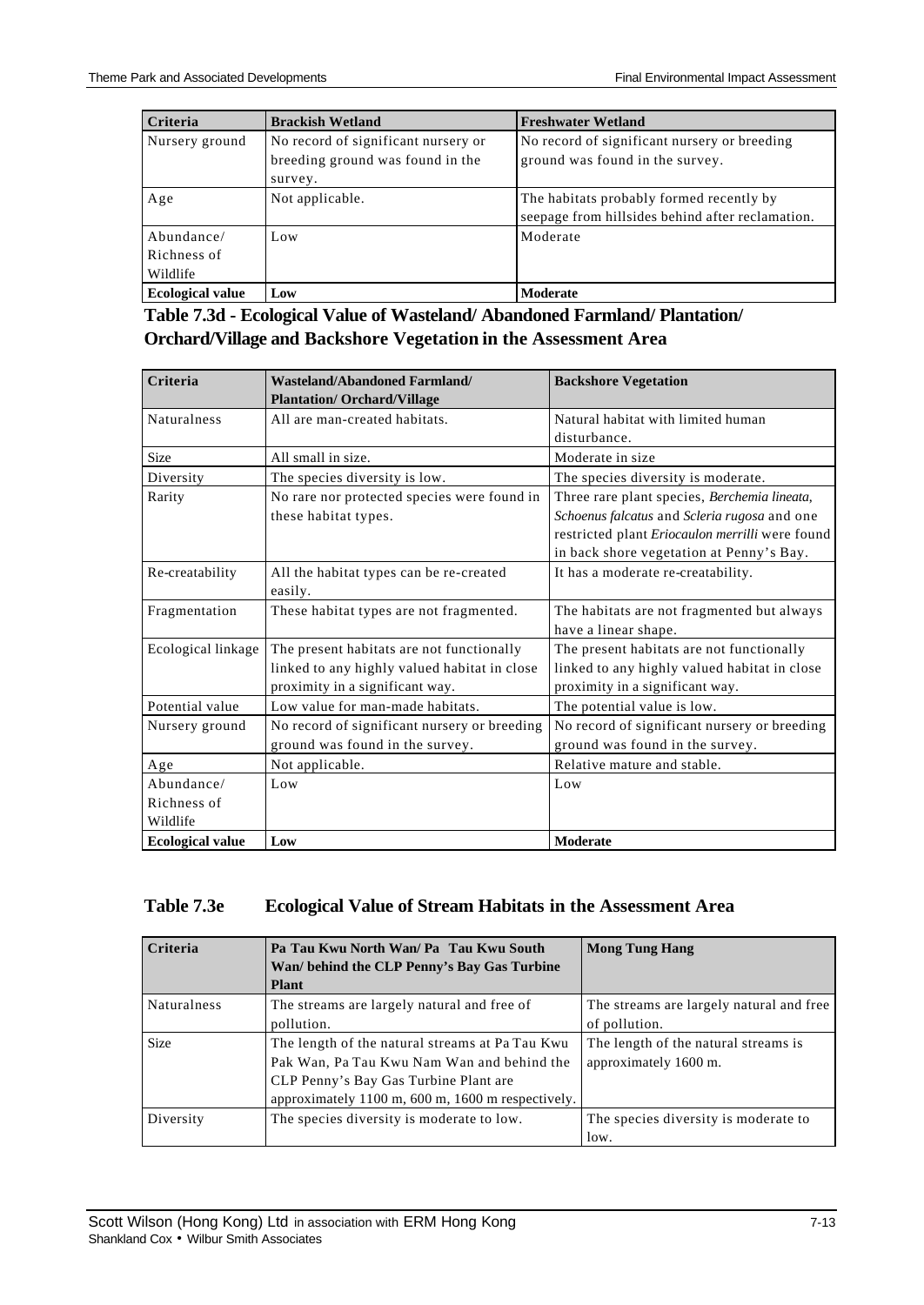| Criteria                              | Pa Tau Kwu North Wan/ Pa Tau Kwu South<br>Wan/ behind the CLP Penny's Bay Gas Turbine<br>Plant                               | <b>Mong Tung Hang</b>                                                                                                           |
|---------------------------------------|------------------------------------------------------------------------------------------------------------------------------|---------------------------------------------------------------------------------------------------------------------------------|
| Rarity                                | No rare nor protected species were found in these Locally rare Rice Fish (Oryzias latipes)<br>habitat types.                 | was found at the lower section of<br>Mong Tung Hang Stream.                                                                     |
| Re-creatability                       | The stream habitats could be re-created.                                                                                     | The stream habitats could be re-<br>created.                                                                                    |
| Fragmentation                         | Not applicable.                                                                                                              | Not applicable.                                                                                                                 |
| Ecological linkage                    | The present habitats are not functionally linked<br>to any highly valued habitat in close proximity in<br>a significant way. | The present habitats are not<br>functionally linked to any highly<br>valued habitat in close proximity in a<br>significant way. |
| Potential value                       | The potential value is moderate to low.                                                                                      | The potential value is moderate to low.                                                                                         |
| Nursery ground                        | No record of significant nursery or breeding<br>ground was found in the survey.                                              | No record of significant nursery or<br>breeding ground was found in the<br>survey.                                              |
| Age                                   | Not applicable                                                                                                               | Not applicable                                                                                                                  |
| Abundance/<br>Richness of<br>Wildlife | Low                                                                                                                          | Low                                                                                                                             |
| <b>Ecological value</b>               | Moderate                                                                                                                     | High                                                                                                                            |

- 7.3.51 Based on the ecological conditions presented in the above sections, it is considered that the grassland/shrubland mosaic and tall shrubland habitats within the Assessment Area have generally low value because of their low species diversity and most of the species identified are common, widespread and typical to such habitats in Hong Kong.
- 7.3.52 The ecological value of the abandoned farmland, orchard/village and plantation habitats is limited given the frequent human disturbance and low species diversity in these habitat types.
- 7.3.53 The predominant freshwater streams remain natural and apparently unpolluted and are generally considered to be of moderate ecological value. The lower stream courses are relatively more important since most of the stream associated wildlife recorded were found there; the upper stream courses which are small with bedrock as substratum and support fewer aquatic species.
- 7.3.54 The brackish wetlands are considered to have generally low value because of their low species diversity and most of the species identified were common, while the freshwater wetland are considered to have generally moderate value.
- 7.3.55 All the secondary woodlands and backshore vegetation have generally moderate ecological value, except the woodland in Pa Tau Kwu which is a nesting ground for the locally rare White-bellied Sea Eagle. This area of woodland is considered to have a high ecological value.
- 7.3.56 Flora of ecological interest identified within the Assessment Area (refer to Figure 7.3a for location) comprise seven locally restricted/rare plant species of conservation interest including *Berchemia lineata*, *Fimbristylis acuminata, Fimbristylis complanata, Eriocaulon merrilli*, *Schoenus falcatus, Scleria rugosa* and pitcher plant *Nepenthes mirabilis*.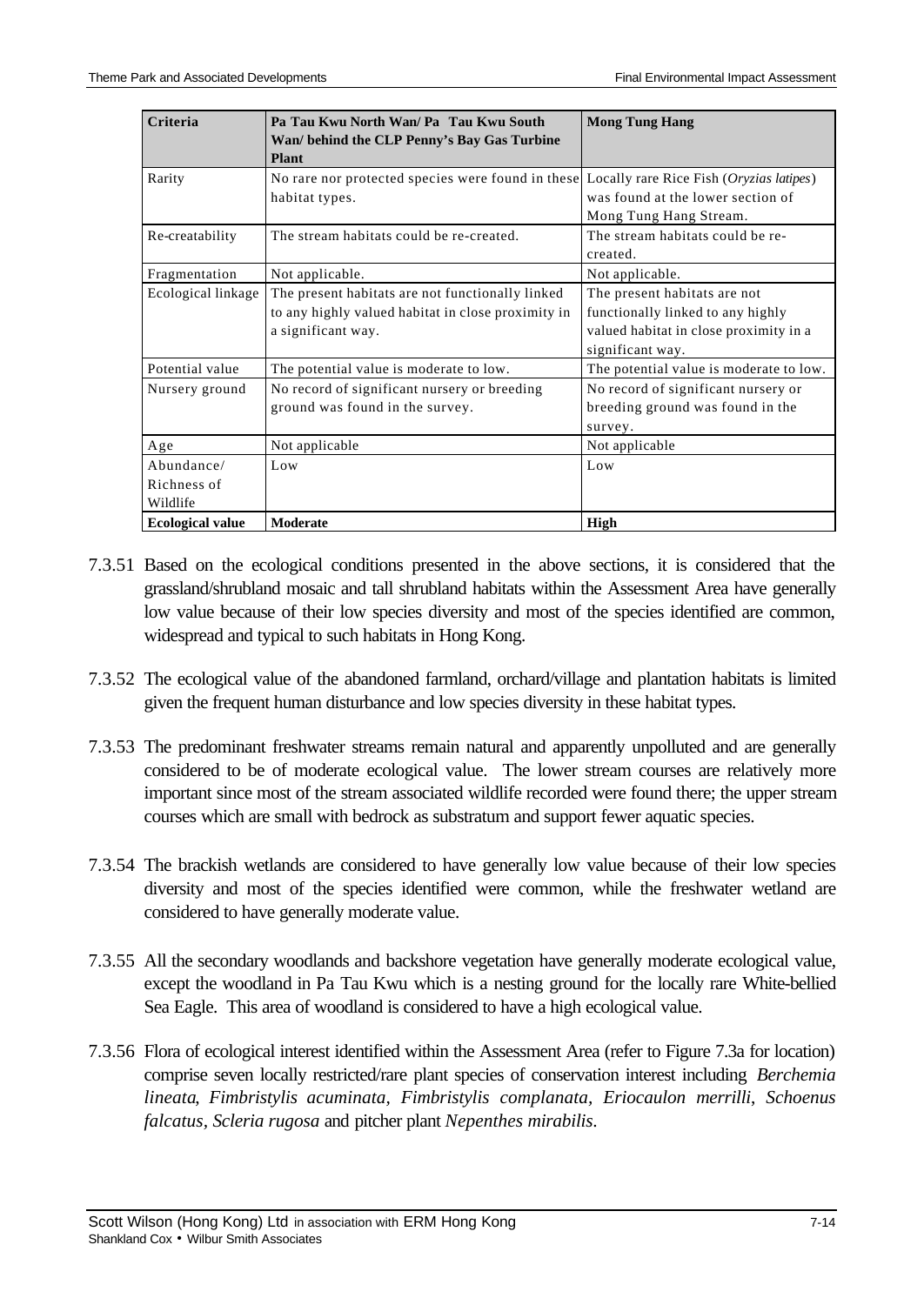- 7.3.57 Fauna of ecological interest found within the Assessment Area include the rare Rice Fish (*Oryzias latipes*) found in the lowest section of the Mong Tung Hang Stream, as well as the White-bellied Sea Eagles *Haliaeetus leucogaster* and their nest site identified at Pa Tau Kwu woodland.
- 7.3.58 An evaluation of identified species of ecological interest recorded in the Assessment Area has been prepared in accordance with the EIAO TM *Annex 8* criteria (see *Table 7.4f-g*)*.*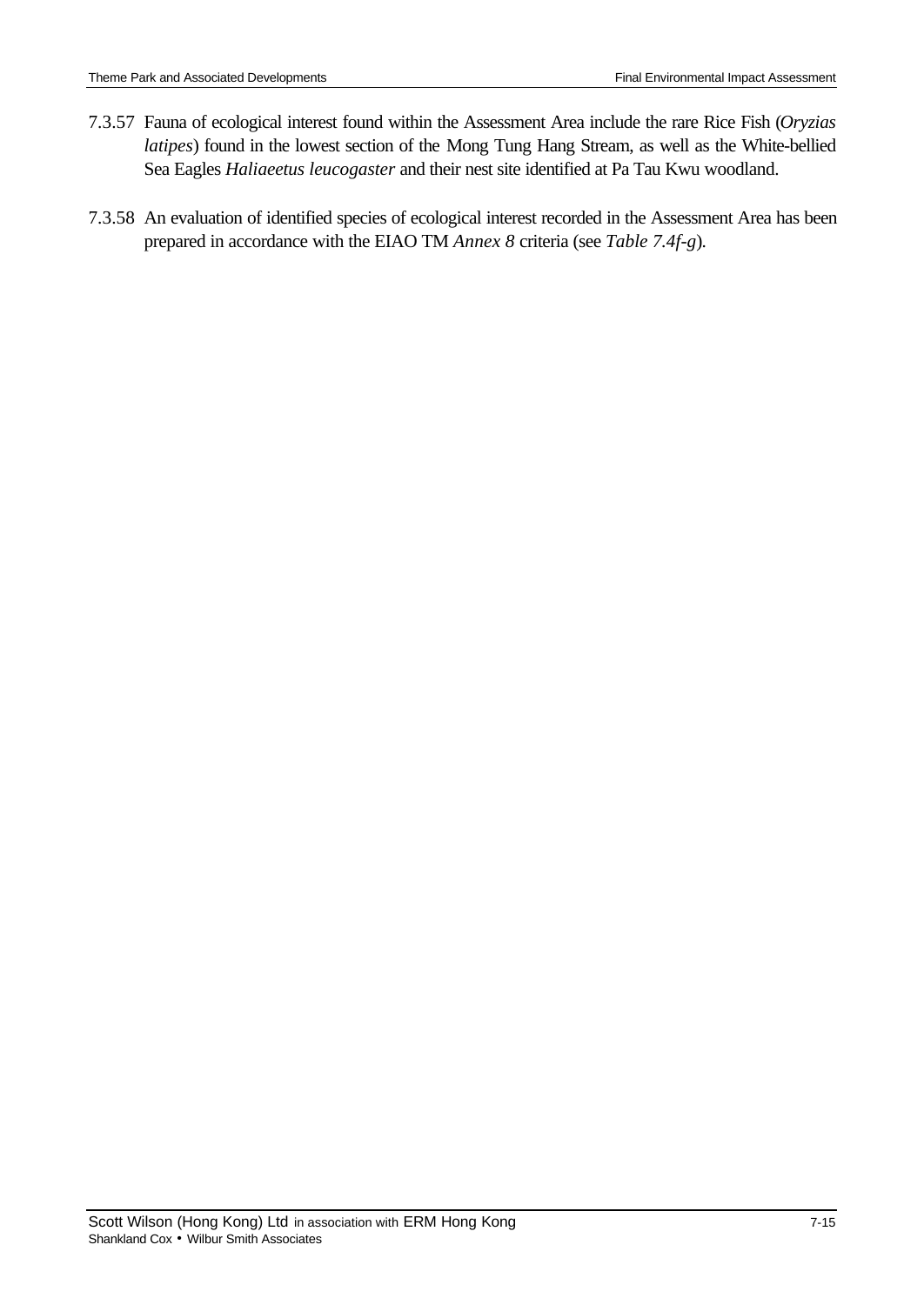| <b>Species</b>                      | <b>Growth Form</b> | <b>Location</b> | <b>Protection</b> | <b>Distribution</b>          | <b>Rarity</b> |
|-------------------------------------|--------------------|-----------------|-------------------|------------------------------|---------------|
|                                     |                    |                 | <b>Status</b>     |                              |               |
| $Eriocaulon merrilli*$              | Herb               | Penny's         | Not protected     | Tung Chung, Sai   Restricted |               |
|                                     |                    | Bay             |                   | Kung and Lai                 |               |
|                                     |                    |                 |                   | Chi Wo                       |               |
| Fimbristylis acuminata <sup>#</sup> | Herb               | Penny's         | Not protected     | Shui Hau, Hoi Ha Rare        |               |
|                                     |                    | Bay             |                   | and Lai Chi                  |               |
|                                     |                    |                 |                   | Chong                        |               |
| Fimbristylis                        | Herb               | Penny's         | Not protected     | Lai Chi Wo,                  | Rare          |
| complanata <sup>#</sup>             |                    | Bay             |                   | Ngoon Ping at                |               |
|                                     |                    |                 |                   | Ma On Shan and               |               |
|                                     |                    |                 |                   | Tai Ho.                      |               |
| Nepenthes mirabilis                 | Herb               | Penny's         | Protected         | North Lantau                 | Restricted    |
| (Pitcher plant) $#$                 |                    | Bay             |                   | and New                      |               |
|                                     |                    |                 |                   | Territories, etc.            |               |
| Berchemia lineata                   | Shrub              | Penny's         | Not protected     | Tai Long Wan                 | Rare          |
|                                     |                    | Bay             |                   | (Sai Kung), Ping             |               |
|                                     |                    |                 |                   | Chau (Mirs Bay)              |               |
|                                     |                    |                 |                   | and Lung Kwu                 |               |
|                                     |                    |                 |                   | Chau                         |               |
| Schoenus falcatus*                  | Herb               | Penny's         | Not protected     | Sze Pak Wan                  | New and rare  |
|                                     |                    | Bay             |                   |                              |               |
| Scleria rugosa                      | Herb               | Penny's         | Not protected     | Lai Chi Chong                | Rare          |
|                                     |                    | Bay             |                   | and Violet Hill              |               |

### **Table 7.3f - Evaluation of Floral Species with Ecological Interest within Assessment Area**

Note: \* Species which may be directly impacted due to the development (refer to *Section 7.5*) # Species which may be disturbed due to the development (refer to *Section 7.5*)

Mitigation measures for important plant species are recommended in *Section 7.7*

# **Table 7.3g - Evaluation of Faunal Species with Ecological Interest within Assessment Area**

| <b>Species</b>  | Growth          | <b>Location</b> | <b>Protection</b>  | <b>Distribution</b>        | <b>Rarity</b> |
|-----------------|-----------------|-----------------|--------------------|----------------------------|---------------|
|                 | Form            |                 | <b>Status</b>      |                            |               |
| Haliaeetus      | White-          | Pa Tau          | Proposed           | Ten to 20 breeding pairs   | Locally rare  |
| leucogaster     | bellied Sea Kwu |                 | national first-    | in HK SAR have been        |               |
|                 | Eagle           | woodland        | grade wildlife for | recorded and distributed   |               |
|                 |                 |                 | protection         | in different parts of Hong |               |
|                 |                 |                 |                    | Kong (Hong Kong Bird       |               |
|                 |                 |                 |                    | Watching Society, in       |               |
|                 |                 |                 |                    | prep.)                     |               |
| Oryzias latipes | Rice Fish       | Mong            | Not protected      | Chi Ma Wan, Sam A          | Locally rare  |
|                 |                 | Tung            |                    | Tsuen Tung Chung and       |               |
|                 |                 | Hang            |                    | Eastern Sai Kung           |               |
|                 |                 | stream          |                    |                            |               |

# **7.4 ASSESSMENT METHODOLOGY**

7.4.1 A desktop literature review and supporting field surveys (summarised above in *Section 7.2*) were conducted in order to establish the ecological profile of the area within and surrounding the Assessment Area.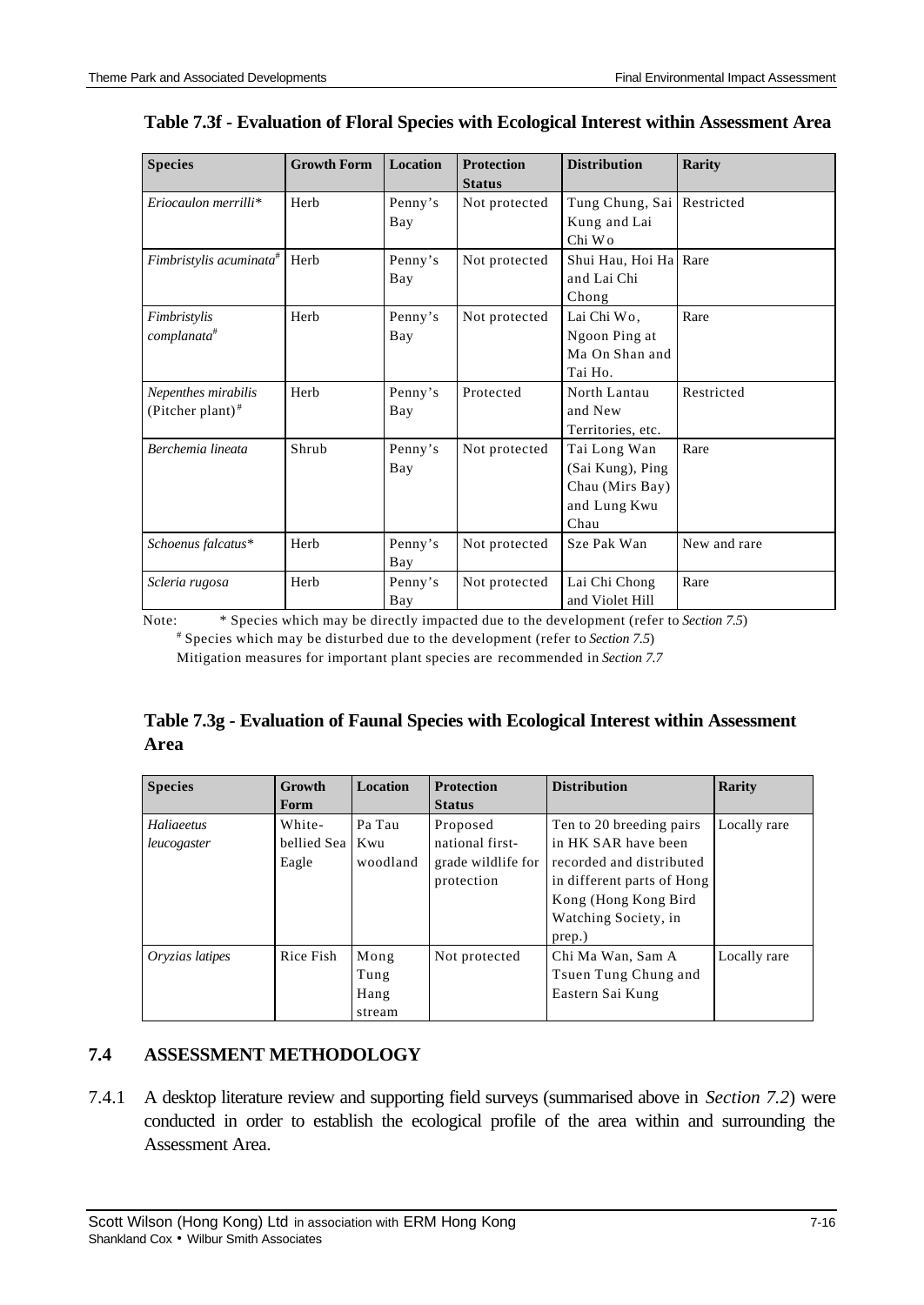7.4.2 The potential impacts on terrestrial ecological resources due to the development of the Project have been assessed in accordance with the approach outlined under EIAO TM Annex 16; identified impacts have been evaluated based on the criteria in EIAO TM Annex 8.

### **7.5 IDENTIFICATION OF ENVIRONMENTAL IMPACTS**

#### **CONSTRUCTION PHASE**

- 7.5.1 The potential terrestrial ecological impacts arising from Project construction activities may include:
	- Direct impacts as a result of habitat loss, loss of species, habitat fragmentation and indirect impact to fauna/ wildlife associated with these habitats (eg. loss of feeding grounds etc.) as a result of landtake for construction of the Project; and
	- Indirect impact to the surrounding habitats and associated fauna/ wildlife due to increased human activities, disturbance by construction plant, equipment and activities as well as the potential for accidental events such as bush/ hill fires.

#### **OPERATION PHASE**

#### 7.5.2 The potential terrestrial ecological impacts arising from Project operational activities may include:

- Indirect impacts to the surrounding habitats and associated fauna/ wildlife as a result of Project operational factors including:
	- 1. Noise from fireworks, Theme Park operations (day and night-time), transportation systems and equipment;
	- 2. Light and glare from fireworks and laser show at night-time; and
	- 3. General disturbance associated with the presence of people in the assessment area.

# **7.6 PREDICTION AND ASSESSMENT OF ENVIRONMENTAL IMPACTS**

- 7.6.1 This section presents an assessment of the potential impact on the terrestrial ecological resources within the Assessment Area, based on the proposed development of Project facilities described in *Section 2.*
- 7.6.2 The significance of identified impacts to terrestrial ecological resources has been evaluated according to criteria specified in *Table 1* of *Annex 8* of the *EIAO TM.*

#### **CONSTRUCTION PHASE**

7.6.3 The following assessment focuses on potential terrestrial ecological impact on natural habitats in relation to the proposed developments associated with the Project as outlined below. A summary of terrestrial habitat losses is provided in *Table 7.6a.* A plan showing terrestrial habitats and resources potentially impacted by Project related development proposals is provided in *Figure 7.6a*

### *Direct Impact*

### **Penny's Bay Reclamation and Associated Works**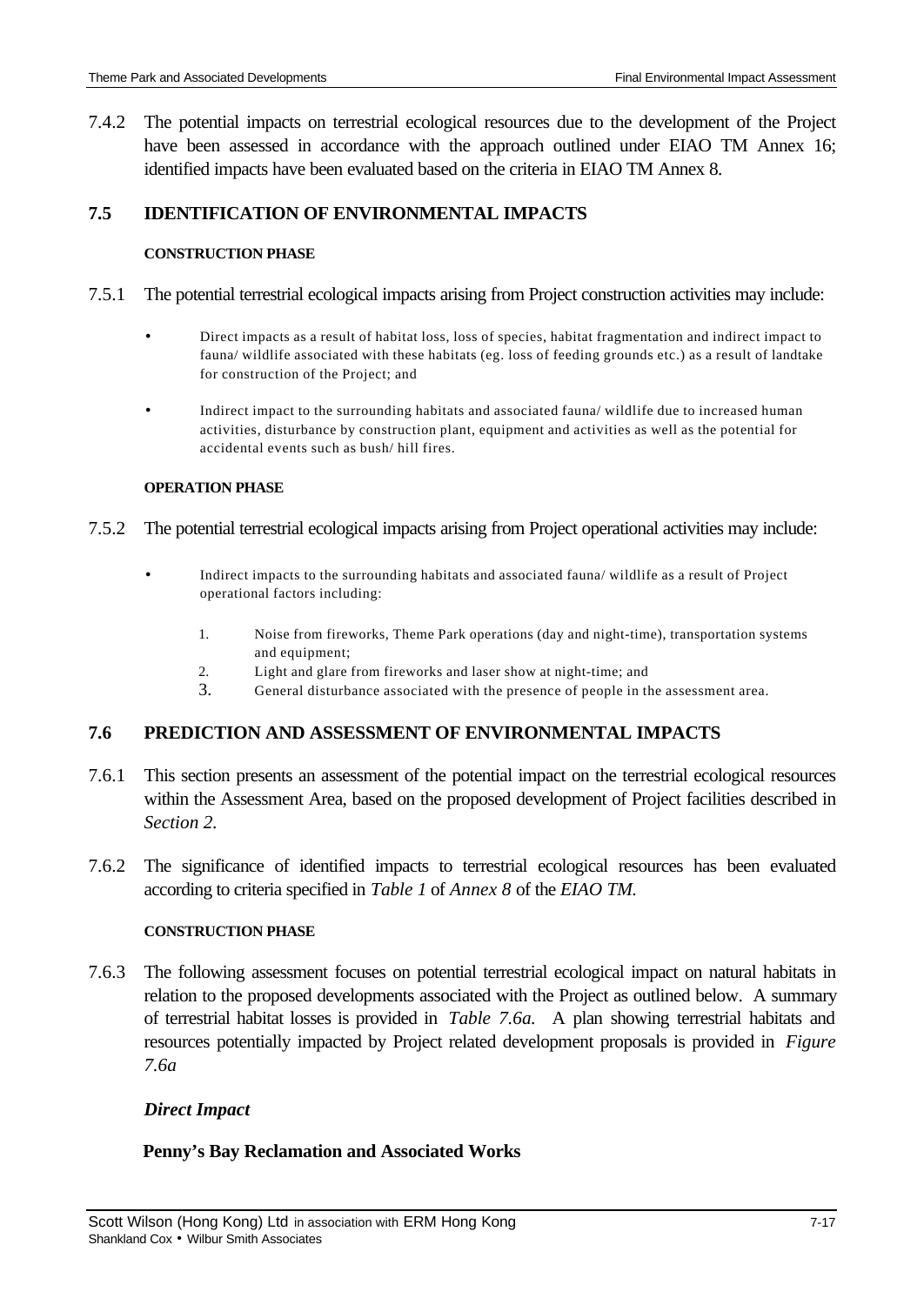- 7.6.4 It has been estimated that natural terrestrial habitats within the Penny's Bay area likely to be directly affected by the reclamation include approximately 0.3 ha of secondary woodland at Ngong Shuen Au and 1.9 ha of grassland/shrubland mosaic, 0.7 ha of brackish wetland, 0.4 ha of plantation and 11 ha of village/orchard and wasteland (see *Figure 7.6a* and *Table 7.6a*).
- 7.6.5 In the present design, the construction of the Western Drainage Channel will retain the natural coastline of the western side of Penny's Bay, and therefore the backshore vegetation with rare/restricted species will not be affected. However, some of the backshore vegetation below the general reclamation level  $+4$  to  $+6.5$  mPD at the southern Tsing Chau Tsai headland (approximately 1 ha) and below reclamation level  $+6.5$  to  $+10$  mPD near Wan Tuk at Penny's Bay (zoned as Amenity Area, approximately 1 ha) would be directly impacted by the reclamation works, including the rare/restricted plant *Schoenus falcatus* and *Eriocaulon merrilli* (see *Figure 7.6b-1* & *2*).

# *Chok Ko Wan Link Road from Yam O to Penny's Bay Interchange*

7.6.6 The western section (approximately 1.5 km) of CKWLR from Yam O to Penny's Bay would directly affect about 1.4 ha of secondary woodland, 2 ha of tall shrubland and 2.5 ha of grassland/shrubland mosaic at Ngong Shuen Au (see *Figure 7.6a* & *c*). Detailed assessment of the impact of the CKWLR on terrestrial ecology is reported in the NLDFS EIA.

# *Road P2 and Penny's Bay Rail Link*

7.6.7 The Road P2 connecting Yam O and Theme Park would directly affect about 0.1 ha of secondary woodland at Ngong Shuen Au, 0.1 ha of plantation and 0.4 ha of grassland/shrubland mosaic at Chok Ko Wan Tsui (see *Figure 7.6b-1* & *c*). As the railway will be constructed on reclaimed land and the portal areas at both ends of the Rail Link are wasteland and grassland/shrubland mosaic, no terrestrial impact will be expected due to the PBRL construction.

| <b>Habitat Loss</b>                                           | <b>Theme Park and Associated</b><br>Developments $*$ (ha) | <b>CKWLR</b><br>(ha) | <b>Total</b><br>(ha) |
|---------------------------------------------------------------|-----------------------------------------------------------|----------------------|----------------------|
| Secondary Woodland                                            | 0.4                                                       | 1.4                  | 1.8                  |
| Tall Shrubland                                                |                                                           |                      |                      |
| Grassland/Shrubland Mosaic                                    | 2.3                                                       | 2.5                  | 4.8                  |
| Brackish Wetland                                              | 0.7                                                       |                      | 0.7                  |
| Freshwater Stream                                             |                                                           |                      |                      |
| Man-made habitat:<br>Plantation/Wasteland/<br>Village/Orchard | 11.5                                                      | 0                    | 11.5                 |

# **Table 7.6a - Summary of Terrestrial Habitat Loss (ha).**

\*Exclude CKWLR

7.6.8 The potential impact on wildlife associated with the habitats that will be directly loss (mainly shrubland and grassland habitats) is considered low given that the species present are of low ecological significance and that the wildlife may be displaced to similar habitats available in the surrounding area.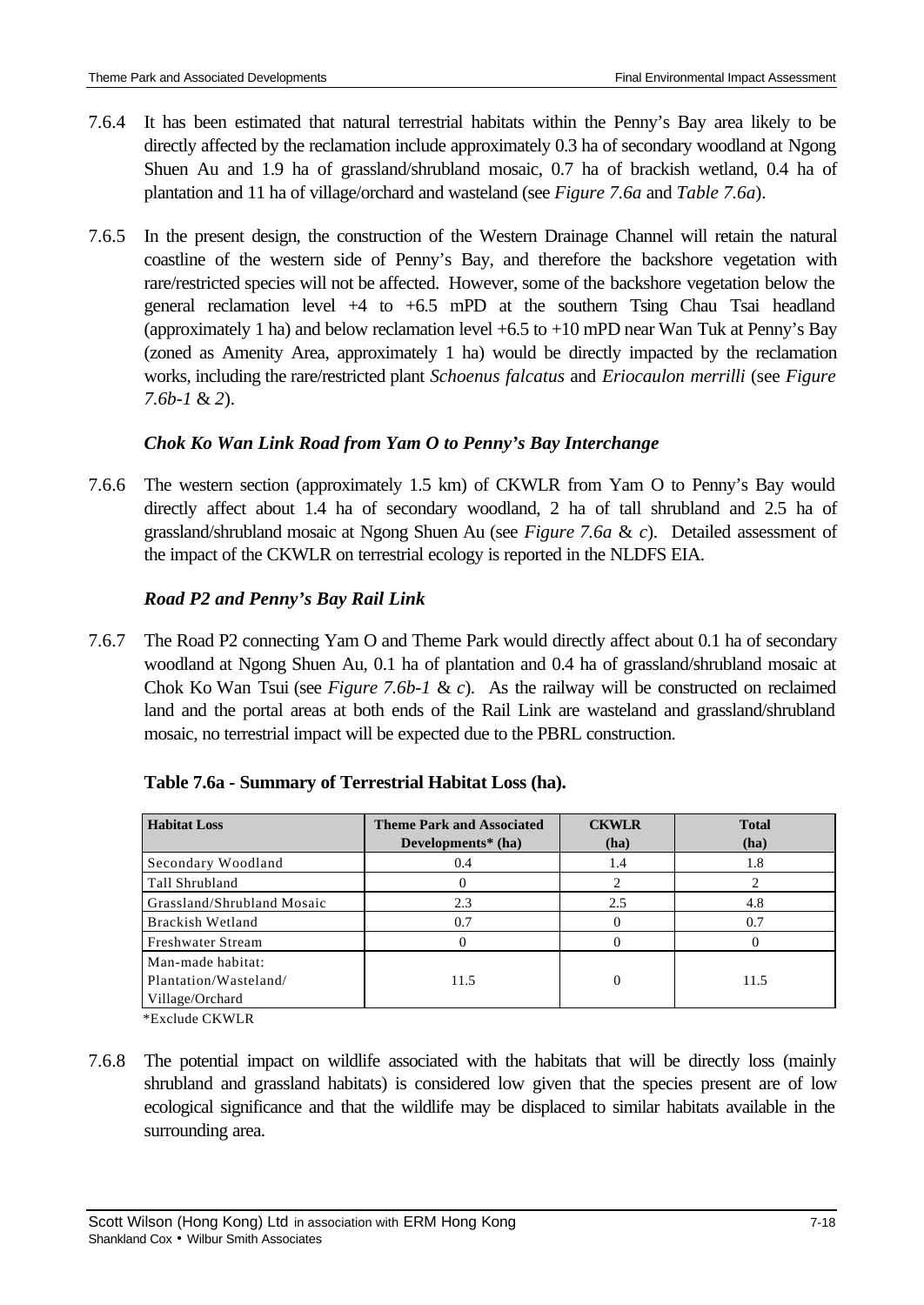# **Indirect Impacts**

- 7.6.9 Indirect impacts to terrestrial ecology may arise from increased human activities associated with construction work, such as material storage and construction site runoff, if uncontrolled. This may disturb the habitats and the associated flora and fauna, particularly the rare/restricted plants species *Fimbristylis acuminata, Fimbristylis complanata* and pitcher plant *Nepenthes mirabilis* behind the Cheoy Lee shipyard of Penny's Bay, the rare Rice Fish *Oryzias latipes* in Mong Tung Hang stream, and *Berchemia lineata* and *Scleria rugosa* along the west coast of Penny's Bay (*Figure 7.6a*). There may be fragmentation of the predominantly grassland/shrubland mosaic with concomitant effects on wildlife movement.
- 7.6.10 Another potential indirect construction impact from the Penny's Bay reclamation is disturbance to the locally rare White-bellied Sea Eagle *Haliaeetus leucogaster.* As discussed in *Section 7.3.3,* the White-bellied Sea Eagles in Hong Kong have been found to have certain degree of tolerance to disturbance. Noise and general disturbance effects associated with the construction of the Penny's Bay reclamation works, would have low to moderate impact as quiet construction plant will be used (refer *Section 4.6*) for the Penny's Bay Stage II reclamation, and the construction activities of Theme Park Phase I and II will be over 1 km and 500 m from Pa Tau Kwu, respectively. However it cannot be ruled out that construction activities may lead to possible nest site abandonment or breeding failure as a worst case result.
- 7.6.11 The principal indirect threat to these birds of prey would be related to the increased human access to the Project Area during construction activities (not presently represented in Pa Tau Kwu area) such as possible hill fires, nest predation or human theft of eggs or young birds.

### **OPERATIONAL PHASE**

- 7.6.12 The operational ecological impacts have been assessed for the following key issues:
	- Increased human access; and
	- Theme Park operations including fireworks and laser show.

# *General Increased Human Access*

7.6.13 Similar to the construction phase, after completion of the Theme Park and associated development indirect impacts to terrestrial ecology may arise from increased human activities resulting in an increased risk of fires which would threaten the habitat and wildlife, and possible collecting and trampling effects on the rare/restricted/protected species such as the Rice Fish (*Oryzias latipes*) in Mong Tung Hang Stream and pitcher plants (*Nepenthes mirabilis*) behind the shipyard, if uncontrolled. It should, however, be noted that the Theme Park fireworks will not increase the risk of fires as the fireworks displays are designed to return to ground within a designated safety area within the Theme Park (see *Section 10*).

# *Theme Park Operations (including fireworks and laser show)*

- 7.6.14 In general, there are no adverse impacts to general wildlife within the Assessment Area since no significant nocturnal wildlife activities was recorded in the night survey.
- 7.6.15 Project operational activities have the potential to disturb the White-bellied Sea Eagles. Disturbing influences directly and indirectly associated with the Project may include noise/ light from fireworks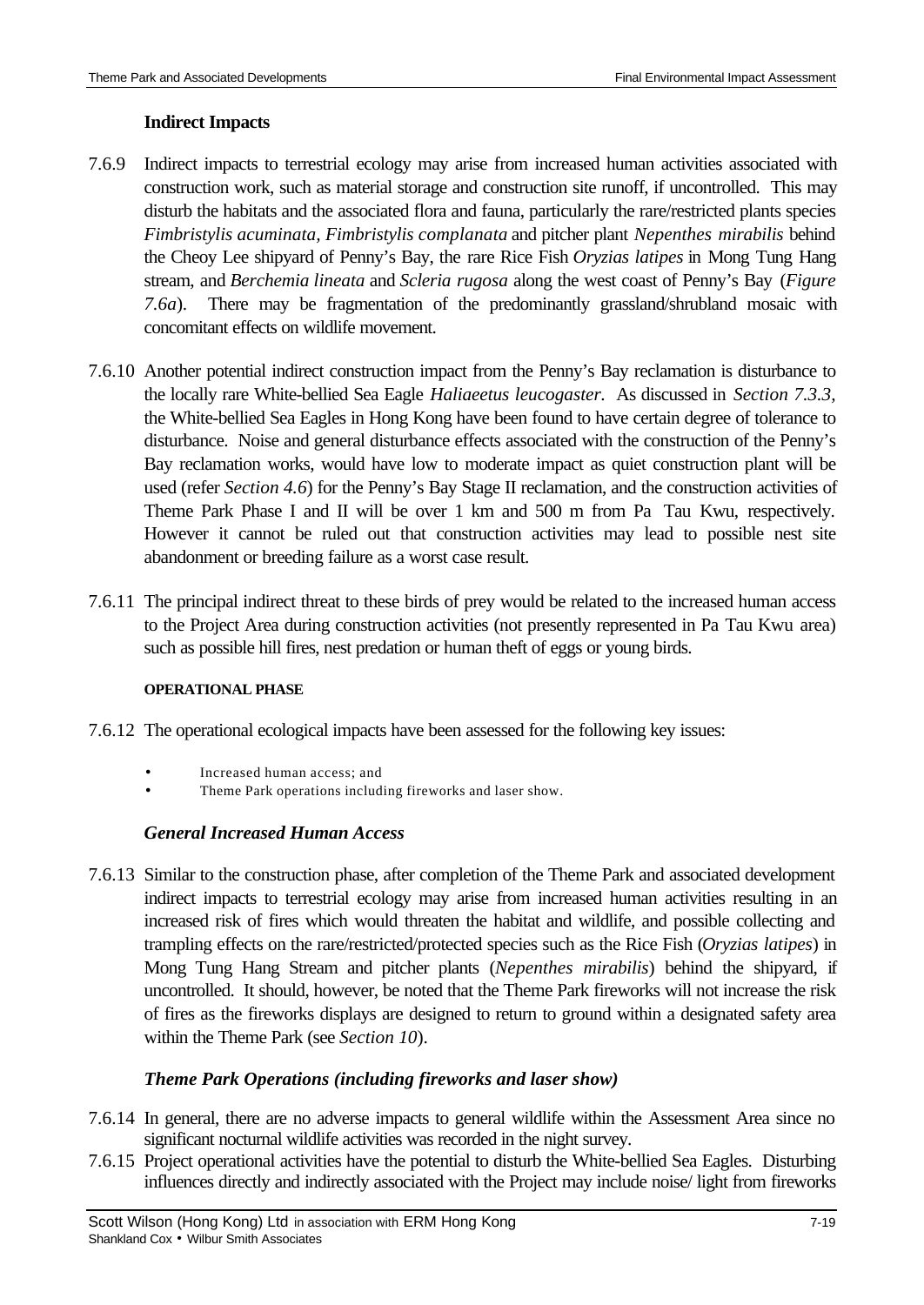displays, laser effects in the Theme Park, light/ glare from the new facilities, transportation noise (road, rail and sea traffic) and operational plant noise (pumps etc.). However given the physical separation from the Pa Tau Kwu site, only the planned nightly laser show and short duration fireworks displays are considered to represent the most significant potential disturbing influence on the birds.

- 7.6.16 As the lasers beam will be terminated on, non-reflective, fixed objects within the Theme Park and no significant nocturnal wildlife activities recorded in the night survey, the impacts are expected to be low.
- 7.6.17 The current nest site is located about 2 km from the Theme Park Phase I low/mid level fireworks launching position and about 0.8 km from the Theme Park Phase II low/mid level fireworks launching position**.** The noise impact from Theme Park Phase I fireworks is not expected to be high due to the long distance separation. However, the Theme Park Phase II fireworks may result in a disturbance to the White-bellied Sea Eagles, leading to possible site abandonment or breeding failure as a worst case result.
- 7.6.18 Similar to the construction phase, increased access by humans not presently represented in Pa Tau Kwu area may also pose an indirect threat to White-bellied Sea Eagle such as possible hill fire, nest predation or human theft of eggs or young birds, if uncontrolled.

### **OVERALL IMPACT EVALUATION**

*7.6.19* summary evaluation of Project related impacts on terrestrial ecological resources in the Assessment Area is provided in *Table 7.6b-e.*

| <b>Evaluation</b><br>Criteria | Pa Tau Kwu                                                                                                                                                                                                                                                                                                                                                                                                             | <b>Ngong Shuen Au</b>                                                                         |
|-------------------------------|------------------------------------------------------------------------------------------------------------------------------------------------------------------------------------------------------------------------------------------------------------------------------------------------------------------------------------------------------------------------------------------------------------------------|-----------------------------------------------------------------------------------------------|
| Habitat quality               | The habitat quality of secondary woodland is high.                                                                                                                                                                                                                                                                                                                                                                     | The habitat quality of secondary<br>woodland is moderate.                                     |
| Species                       | The key species that would be indirectly impacted is<br>the locally rare White-bellied Sea Eagle Haliaeetus<br>leucogaster at the Pa Tau Kwu secondary woodland.<br>Potential disturbance would result from increased<br>human access such as fire risk or theft of eggs or<br>young birds, and the Phase II fireworks displays<br>which may lead to possible site abandonment or<br>breeding failure as a worst case. | There may be potential direct or<br>indirect impact to the wildlife<br>inhabiting the areas.  |
| Size/Abundanc<br>e            | No direct habitat loss to Pa Tau Kwu secondary<br>woodland.                                                                                                                                                                                                                                                                                                                                                            | Loss of area of the secondary<br>woodlands at Ngong Shuen Au will<br>be approximately 1.8 ha. |
| Duration                      | The duration of indirect impact will persist during<br>construction and operation phases.                                                                                                                                                                                                                                                                                                                              | The duration of impact will persist<br>during construction and operation<br>phase.            |
| Reversibility                 | The indirect impact to the secondary woodland is<br>reversible.                                                                                                                                                                                                                                                                                                                                                        | The impact of direct loss of<br>secondary woodlands is irreversible.                          |
| Magnitude                     | The scale of indirect impact on White-bellied Sea<br>Eagle is low to moderate (construction) and moderate<br>to high (operation).                                                                                                                                                                                                                                                                                      | The scale of habitat loss is small.                                                           |
| Overall impact<br>conclusion  | Moderate to High                                                                                                                                                                                                                                                                                                                                                                                                       | Moderate                                                                                      |

### **Table 7.6b - Overall Impact Evaluation of Secondary Woodland**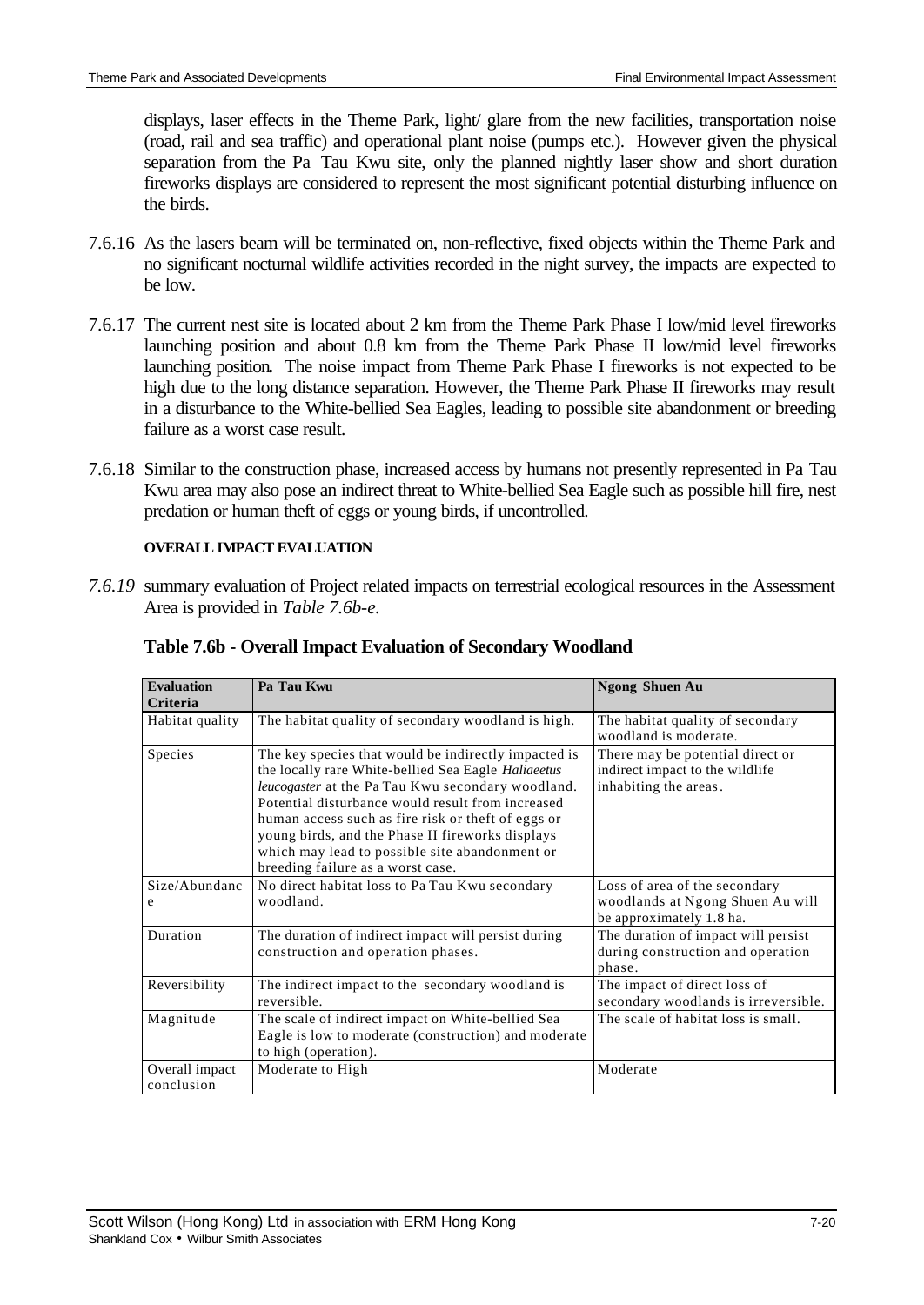| <b>Evaluation Criteria</b> | <b>Discussion</b>                                                                                                                                              |  |
|----------------------------|----------------------------------------------------------------------------------------------------------------------------------------------------------------|--|
| Habitat quality            | The habitat quality of backshore vegetation is moderate.                                                                                                       |  |
| Species                    | There may be potential direct impact to the rare/restricted plant species found in                                                                             |  |
|                            | backshore vegetation at Penny's Bay, including Schoenus falcatus and Eriocaulon<br>merrilli.                                                                   |  |
| Size/Abundance             | Loss of area of the backshore vegetation will be approximately 4 ha due to the<br>reclamation works at Penny's Bay. In the present design, the construction of |  |
|                            | Western Drainage Channel will avoid the destruction of and maintain the natural                                                                                |  |
|                            | coastline in the west side of Penny's Bay, the backshore vegetation and the                                                                                    |  |
|                            | rare/restricted would not be affected.                                                                                                                         |  |
| Duration                   | The duration of impact will persist during construction and operation phase.                                                                                   |  |
| Reversibility              | The impact of direct loss of backshore vegetation is irreversible.                                                                                             |  |
| Magnitude                  | The scale of habitat loss is small in the context of the surrounding similar habitats.                                                                         |  |
| Overall impact             | Moderate                                                                                                                                                       |  |
| conclusion                 |                                                                                                                                                                |  |

### **Table 7.6c - Overall Impact Evaluation of Backshore Vegetation**

### **Table 7.6d - Overall Impact Evaluation of Brackish Wetland**

| <b>Evaluation Criteria</b> | <b>Discussion</b>                                                                      |
|----------------------------|----------------------------------------------------------------------------------------|
| Habitat quality            | The habitat quality of brackish wetland is low.                                        |
| Species                    | There may be potential direct or indirect impact to the wildlife inhabiting the areas. |
| Size/Abundance             | Loss of area of the brackish wetland will be approximately 0.7 ha.                     |
| Duration                   | The duration of impact will persist during construction and operation phase.           |
| Reversibility              | The impact of direct loss of brackish wetland is irreversible.                         |
| Magnitude                  | The scale of habitat loss is small.                                                    |
| Overall impact             | Low                                                                                    |
| conclusion                 |                                                                                        |

# **Table 7.6e - Overall Impact Evaluation of Tall Shrubland, Grassland/Shrubland Mosaic, Plantation, Wasteland and Other Habitats**

| <b>Evaluation Criteria</b>   | <b>Discussion</b>                                                                                                                        |
|------------------------------|------------------------------------------------------------------------------------------------------------------------------------------|
| Habitat quality              | All the habitats has low quality.                                                                                                        |
| Species                      | There may be potential direct or indirect impact to the wildlife inhabiting the areas.                                                   |
| Size/Abundance               | Approximately 2 ha of tall shrubland, 4.8 ha of grassland/shrubland mosaic, 0.5 ha of<br>plantation and 11 ha of wasteland will be lost. |
| Duration                     | The duration of impact will persist during construction and operation phase.                                                             |
| Reversibility                | The impact of direct loss is irreversible. The habitat is readily re-created and will recover<br>easily.                                 |
| Magnitude                    | The scale of habitat loss is small in the context of the surrounding similar habitats.                                                   |
| Overall impact<br>conclusion | Low                                                                                                                                      |

- 7.6.20 Overall, potential impacts on terrestrial ecological resources due to the Project is not expected to be high since most of the habitats impacted (such as the predominant grassland/shrubland) are generally of low ecological importance.
- 7.6.21 The loss of secondary woodlands at Ngong Shuen Au and backshore vegetation along the Penny's Bay associated with this Project are considered to represent a moderate impact.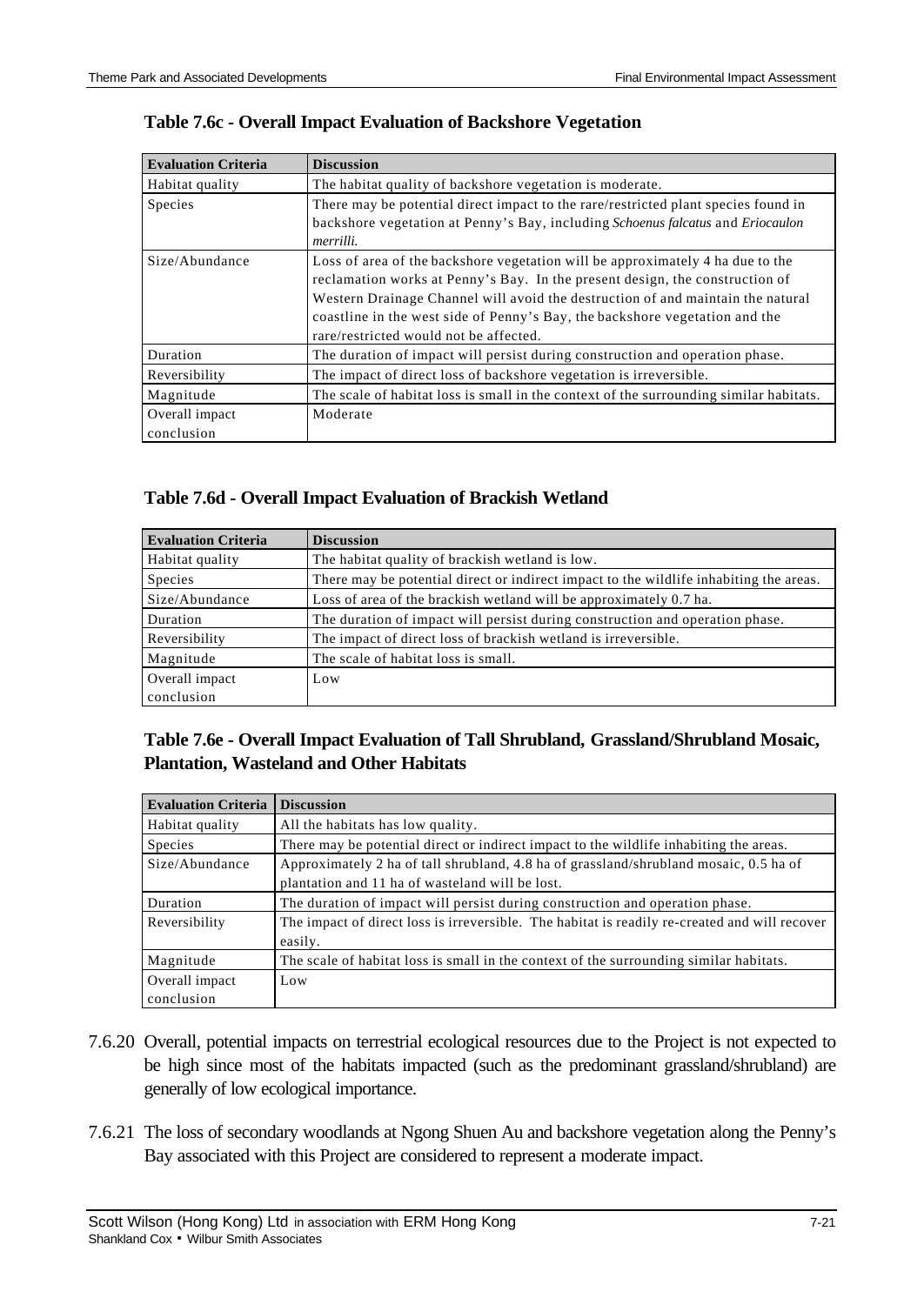- 7.6.22 The rare/restricted plant *Schoenus falcatus* and *Eriocaulon merrilli* will be lost at Penny's Bay and Chok Ko Wan Tsui.
- 7.6.23 The potential indirect ecological impact to the locally rare White-bellied Sea Eagles *Haliaeetus leucogaster* are expected to be moderate to high primarily due to noise and human disturbance.
- 7.6.24 The potential cumulative impacts due to Northshore Lantau Development and Chok Ko Wan Link Road are detailed in NLDFS EIA.

# **7.7 GENERAL MITIGATION OF ADVERSE ENVIRONMENTAL IMPACTS**

- 7.7.1 As discussed in the previous section, major impact would be related to loss of secondary woodlands at Ngong Shuen Au, backshore vegetation and indirect impact to the locally rare White-bellied Sea Eagles. Other habitats, such as grassland/shrubland mosaic, would not be mitigated due to their low ecological value and commonness in Hong Kong.
- 7.7.2 The following mitigation measures in relation to compensating habitat loss and minimising impact on species of ecological interest, as well as good construction practice to minimise disturbance to the surrounding environment, are recommended below. In accordance with the EIAO TM, the hierarchy for ecological mitigation (first avoidance of impact, then minimisation of impact, then compensation of impact), has been adopted where appropriate.

#### **HABITAT/VEGETATION LOSS**

- Provide secondary woodland planting to compensate for the approximate loss of 1.8 ha of the woodland at Ngong Shuen Au which cannot be avoided by the Penny's Bay reclamation, Road P2 and CKWLR alignment. As considerable areas, not less than 6 ha, of woodland planting are proposed on the adjacent hill side to the east of Ngong Shuen Au (see *Section 12*), sufficient compensatory woodland will be provided. Species used for planting should take reference from the species identified in the Tree Survey and be native to Hong Kong or South China region.
- Design the Western Drainage Channel of the Phase I Penny's Bay Reclamation to retain the natural coastline and avoid impact on the backshore vegetation so as the associated locally restricted, rare or protected plant species present within the Assessment Area, including the plant *Berchemia lineata* and *Scleria rugosa* (see *Figure 7.3a* for location).
- Adjust development/construction area to avoid/minimize direct impact on the rare/restricted plant *Schoenus falcatus* and *Eriocaulon merrilli* at Penny's Bay and Chok Ko Wan Tsui. If avoidance of these habitats and plant species is not possible, transplanting of affected individuals should be undertaken to similar environment as the original habitat, rocky shore with freshwater seepage or near a small stream, before the works start. A detailed vegetation survey of these affected areas should be undertaken at the Detailed Design stage to identify the individuals of the concerned species, as a basis for details of design refinement and transplanting requirements. Since the growth form of the plant species required for transplantation is herb, the whole plants with their inhabited soil can be relocated to suitable habitat directly. All the individuals of the species should be relocated. Seeds of the target species are recommended to collect so as to preserve the genetic resource and allow more source plant to transplant in case of the failure of transplantation. The seeds should be collected and preserved or germinated appropriately by qualified botanist and institution respectively. Sze Pak Wan is the only, nearest and suitable site for the transplantation, however, it is small and may have not enough suitable habitats for transplantation. When the available sites in Sze Pak Wan being fully occupied, South-east Chi Ma Wan Peninsular (Lantau) are other recommended sites for transplantation.

#### **WHITE-BELLIED SEA EAGLE**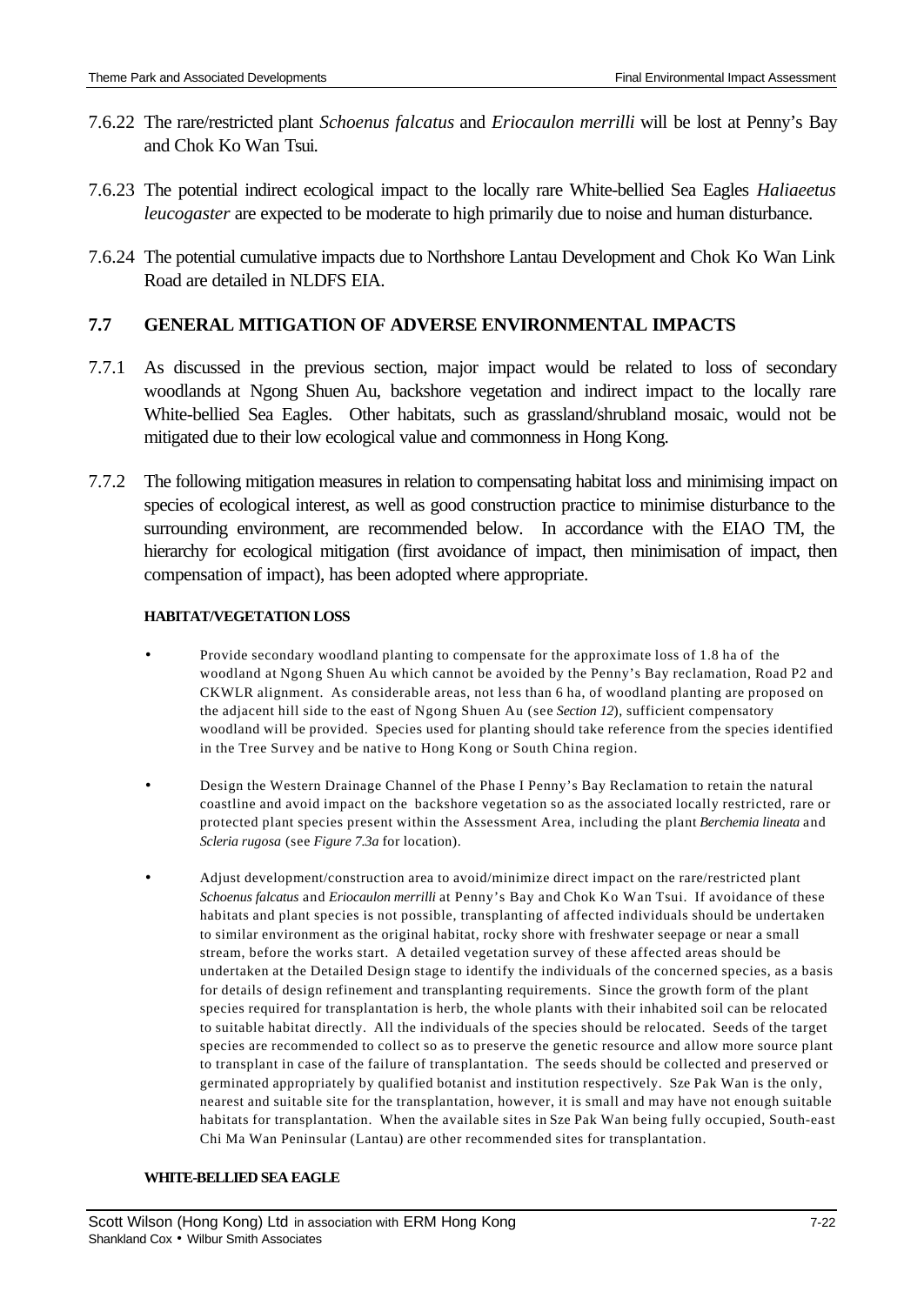- Prohibit construction workers access to the nesting site of White-bellied Sea Eagles at Pa Tau Kwu secondary woodland through warning and regular audit by Site Engineer, and fence off the public land access from the development areas during construction and Theme Park areas during operation.
- Use quietened construction plant and equipment for Penny's Bay Stage II Reclamation (refer *Section 4.6*).
- Locate Theme Park fireworks launching site as far away from the nesting site as possible. However, it was considered not practicable for the Phase II launching site to locate elsewhere due to the constraints on the Theme Park design pertaining to guest safety. The launch site for the Theme Park Phase I is located approximately 2 km from Pa Tau Kwu. A cantilevered noise barrier was considered as a potential mitigation measure to screen the fireworks noise from the White-bellied Sea Eagles nest but was considered not practicable as it will introduce temporary noisy construction disturbance in close proximity to the nesting site, and such structure will be large and instrusive, and may block the flight path and additionally may undermine the commanding position of the nesting site.
- Avoid directing any laser beams towards the Pa Tau Kwu area.

#### **CONSTRUCTION PRACTICE**

- Erect fences where practical along the boundary of construction sites before the commencement of works to prevent tipping, vehicle movements, and encroachment of personnel into adjacent areas, particularly where the rare/protected species, such as r are Rice Fish *Oryzias latipes* in Mong Tung Hang stream, White-bellied Sea Eagles *Haliaeetus leucogaster* at Pa Tau Kwu woodland, Pitcher Plant *Nepenthes mirabilis, Fimbristylis acuminata* and *Fimbristylis complanata* behind Cheoy Lee shipyard, and *Berchemia lineata* and *Scleria rugosa* along the west coast of Penny's Bay, are located;
- Reinstate temporary work sites/disturbed areas to its original condition immediately after completion of the construction;
- Select haul routes, storage and works areas etc. to avoid or minimize disturbance to ecologically significant areas (refer to *Figure 7.3a*);
- Check the work site boundaries regularly to ensure that they are not exceeded and that no damage has been caused to surrounding natural habitats;
- Prohibit and prevent open fires within the work site boundary during construction and provide temporary fire fighting equipment in all work areas;
- Ensure no access for site workers or delivery of machinery from Pa Tau Kwu Pak Wan and Pa Tau Kwu Nam Wan.

### **7.8 RESIDUAL ENVIRONMENTAL IMPACTS**

- 7.8.1 With the implementation of the mitigation measures recommended above, there may still be residual terrestrial ecological impacts associated with the Theme Park and associated developments.
- 7.8.2 Although construction disturbance effects (eg. noise) could potentially be controlled such that disturbance to the White-bellied Sea Eagles would be minimised, and the Theme Park fireworks displays would be located remote from the nesting site to reduce potential disturbance, abandonment of the nest site at Pa Tau Kwu woodland as result of construction and operational disturbances could not be ruled out. However the White-bellied Sea Eagles should be able to find suitable alternative nesting sites, such as the remote Tang Lung Chau or Kau Yi Chau (with previous record of White-bellied Sea Eagles breeding but the nest site has been abandoned),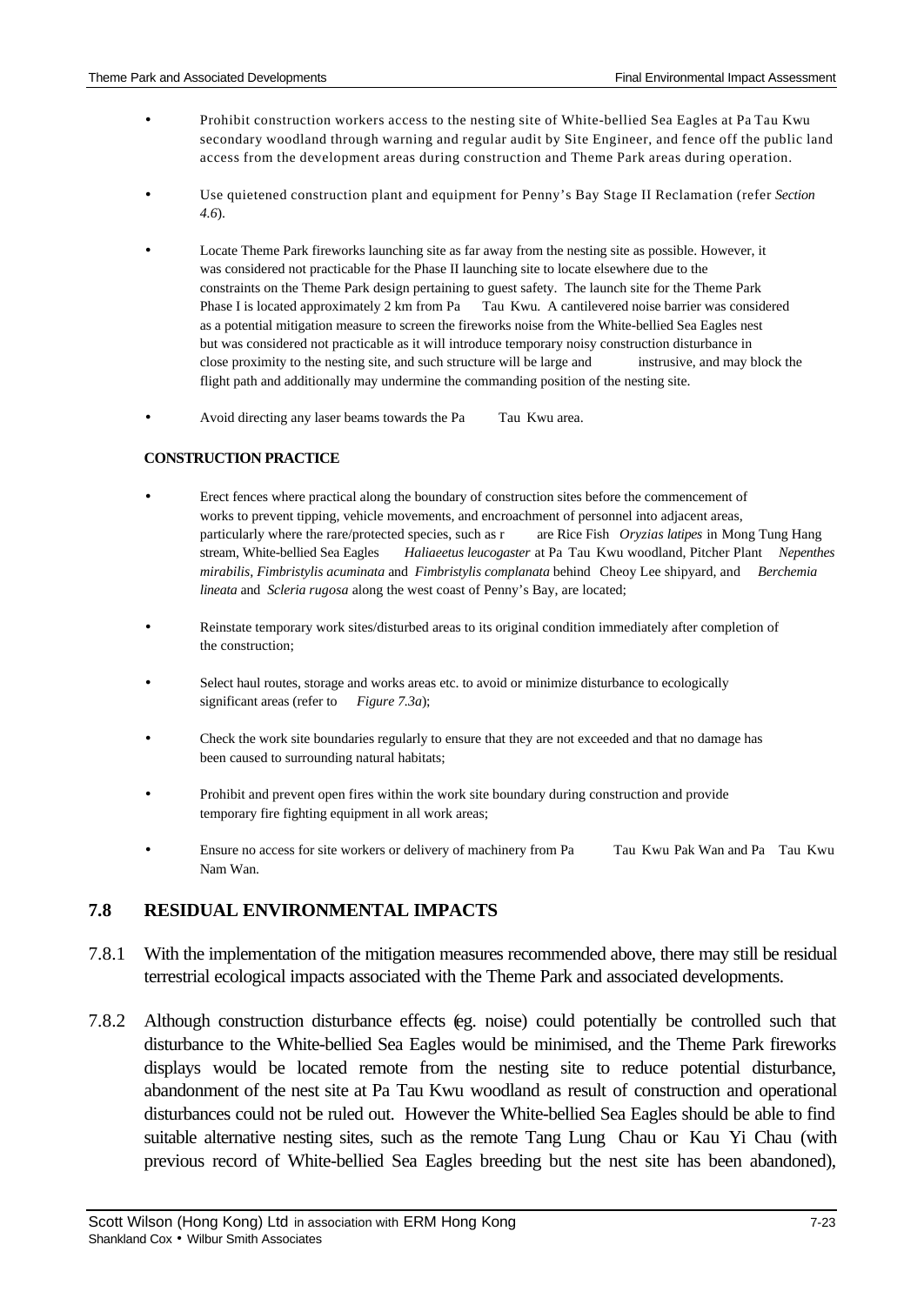Southeast Lantau, or Sunshine Island with woodland areas, should they abandon the nesting site at the Pa Tau Kwu.

7.8.3 The 6 ha of woodland compensation planting will adequately mitigate the loss of 1.8 ha of secondary woodland. Transplanting of impacted individuals of the rare/restricted plant *Schoenus falcatus* and *Eriocaulon merrilli* should be undertaken to mitigate any direct loss. The freshwater wetland and Mong Tung Hang Stream will be avoided and therefore no residual impact is expected. For the other habitat types impacted, given their low ecological importance affected, the residual impact is considered minimal.

# 7.9 **ENVIRONMENTAL MONITORING AND AUDIT (EM&A)**

7.9.1 Monitoring and auditing of ecological resources has been recommended for the detailed design, construction and operation stages. The specific monitoring requirements are detailed in Annex N of this EIA Report which comprises the stand-alone Project EM&A Manual.

# **7.10 CONCLUSIONS**

- 7.10.1 The major habitat types within the Assessment Area comprises secondary woodland, tall shrubland, grassland/shrubland mosaic, brackish/freshwater wetland, village/orchard, wasteland, plantation, freshwater streams, as well as backshore vegetation. The field surveys which have been undertaken indicate that the grassland/shrubland mosaic, which are typical of similar habitats elsewhere in Hong Kong, are the main habitat type. The identified secondary woodland, backshore vegetation, freshwater wetland and freshwater stream habitats are considered to have moderate to high ecological value, and all the others habitats a low value. The plant species with ecological interest may be affected by the Project is *Schoenus falcatus* and *Eriocaulon merrilli*. Two locally rare faunal species have been recorded in the Assessment Area: the Rice Fish (*Oryzias latipes*) in the lower Mong Tung Hang Stream and the White-bellied Sea Eagle (*Haliaeetus leucogaster*).
- 7.10.2 The proposed developments associated with the Project will generally lead to a loss of low ecological value terrestrial habitats with low ecological impact. Mitigation measures are recommended to avoid or reduce the potential impacts on habitats of moderate to high ecological value such as woodland compensation planting.
- 7.10.3 Noise and general disturbance effects associated with the construction of the Penny's Bay reclamation works, would have low to moderate impact as quiet construction plant will be used for the Stage II reclamation, and the construction activities of Theme Park Phase I and II will be over 1 km and 500 m from Pa Tau Kwu, respectively. However, the assessment does indicate the potential worst case scenario of abandonment of the nest, although possible suitable habitats and nesting sites are available in the area. Additionally, the assessment identifies that the principal threat to these birds of prey comprises the threats from egg and young birds from human access to the nest area. Consequently, the mitigation measures to protect the White-bellied Sea Eagle from the principal threat include prohibiting human access to their nesting site during the construction phase via secure fencing and monitoring. Adopting the precautionary principle, EM&A before and during construction is recommended to monitor these birds. With the implementation of the recommended mitigation measures, no significant residual impact are expected to this bird of prey,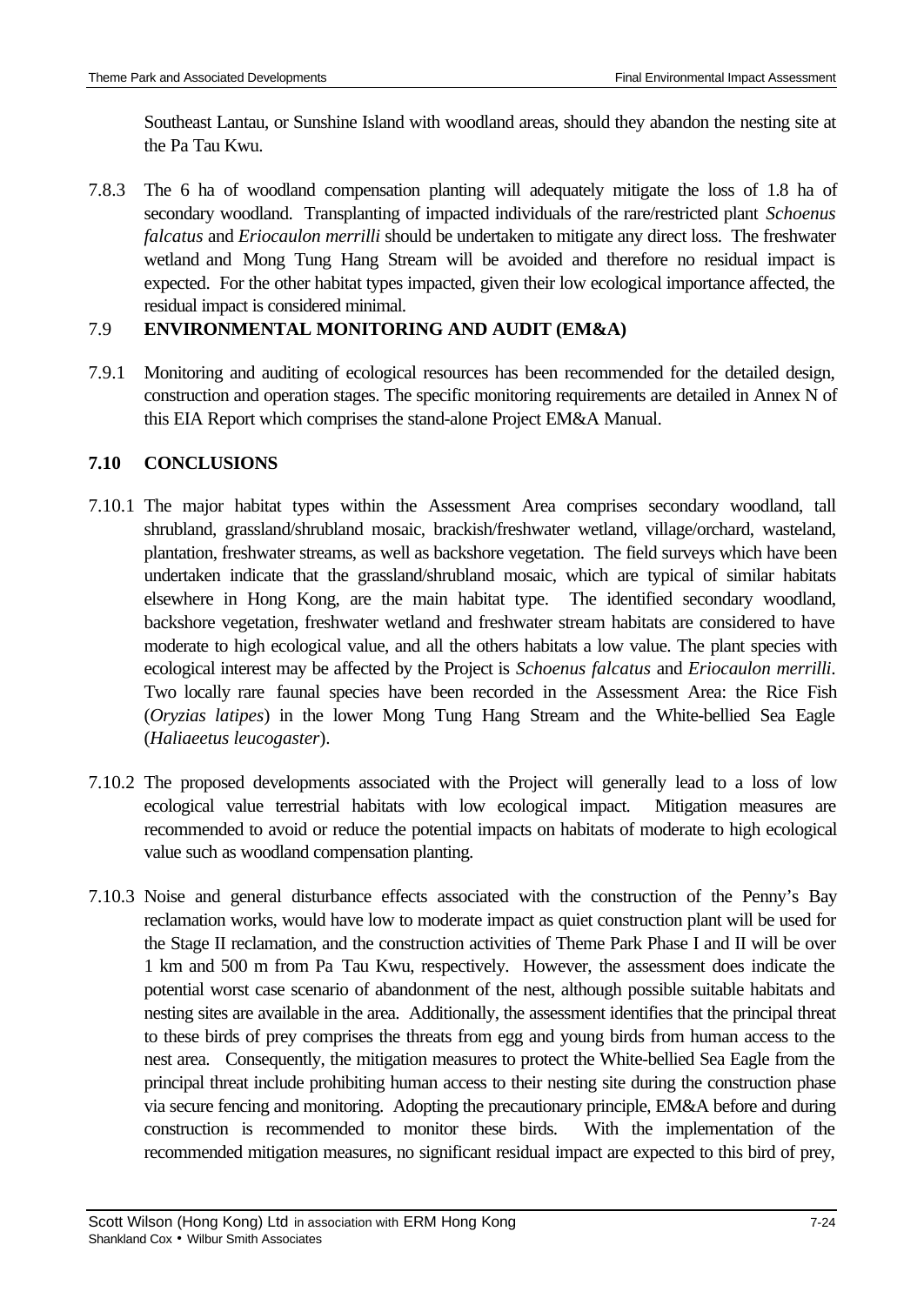although abandonment of the nest can not be ruled out, as possible suitable habitat and nesting sites are available in the vicinity of the Assessment Area.

- 7.10.4 During operation of the Theme Park and associated developments, an identified impact comprises the possibility of the White-bellied Sea Eagles abandoning the existing nesting site due to noise from the remote (more than 2 km and 800 m from Phase I and II, respectively), nightly laser show and short duration fireworks displays. Human interference impact identified may be mitigated by the further prohibition of human access during Project operation by secure fencing. It is, thus, considered necessary to extend the EM&A programme during Theme Park operation to monitor the reaction of White-bellied Sea Eagle to the fireworks. In the worst case of abandonment of the pair from their nest during operation, possible suitable habitat and nesting sites are available in the vicinity of the Assessment Area and thus no residual impact is predicted.
- 7.10.5 A summary of impact prediction, mitigation measures and residual impacts associated with the proposed Theme Park was shown in *Table 7.10a*.

| <b>Issue</b>                                 | <b>Construction Impact</b>                                         | <b>Operational Impact</b>                         |
|----------------------------------------------|--------------------------------------------------------------------|---------------------------------------------------|
| Penny's Bay Reclamation and Associated Works |                                                                    |                                                   |
| Potential                                    | Loss of approximately 0.3 ha of secondary                          | Indirect impact, particularly noise               |
| Impacts                                      | woodland at Ngong Shuen Au and 1.9 ha of                           | disturbance due to night-time Theme Park          |
|                                              | grassland/shrubland mosaic, 0.7 ha of brackish                     | operations (including fireworks and laser         |
|                                              | wetland and 0.4 ha of plantation;                                  | show), to the locally rare White-bellied Sea      |
|                                              | Loss of rare plant, <i>Schoenus falcatus</i> and <i>Eriocaulon</i> | Eagle Haliaeetus leucogaster; and                 |
|                                              | <i>merrilli</i> :                                                  | Indirect impact to rare/restricted plants         |
|                                              | Indirect impact, particularly noise disturbance, to                | species Fimbristylis acuminata, Fimbristylis      |
|                                              | the locally rare White-bellied Sea Eagle<br>Haliaeetus             | <i>complanata</i> and pitcher plant Nepenthes     |
|                                              | <i>leucogaster</i> at Pa Tau Kwu secondary woodland;               | <i>mirabilis</i> behind the Cheoy Lee shipyard of |
|                                              | Indirect impact to rare/restricted plants species                  | Penny's Bay, and the rare Rice Fish Oryzias       |
|                                              | Fimbristylis acuminata, Fimbristylis complanata and                | <i>latipes</i> in Mong Tung Hang stream;          |
|                                              | pitcher plant Nepenthes mirabilis behind the Cheoy                 |                                                   |
|                                              | Lee shipyard of Penny's Bay, the<br>rare Rice Fish                 |                                                   |
|                                              | Oryzias latipes in Mong Tung Hang stream,<br>and                   |                                                   |
|                                              | <i>Berchemia lineata</i> and <i>Scleria rugosa</i> along the west  |                                                   |
|                                              | coast of Penny's Bay, due to increased human                       |                                                   |
|                                              | activities.                                                        |                                                   |

### **Table 7.10a - Summary of Ecological Impacts for Theme Park**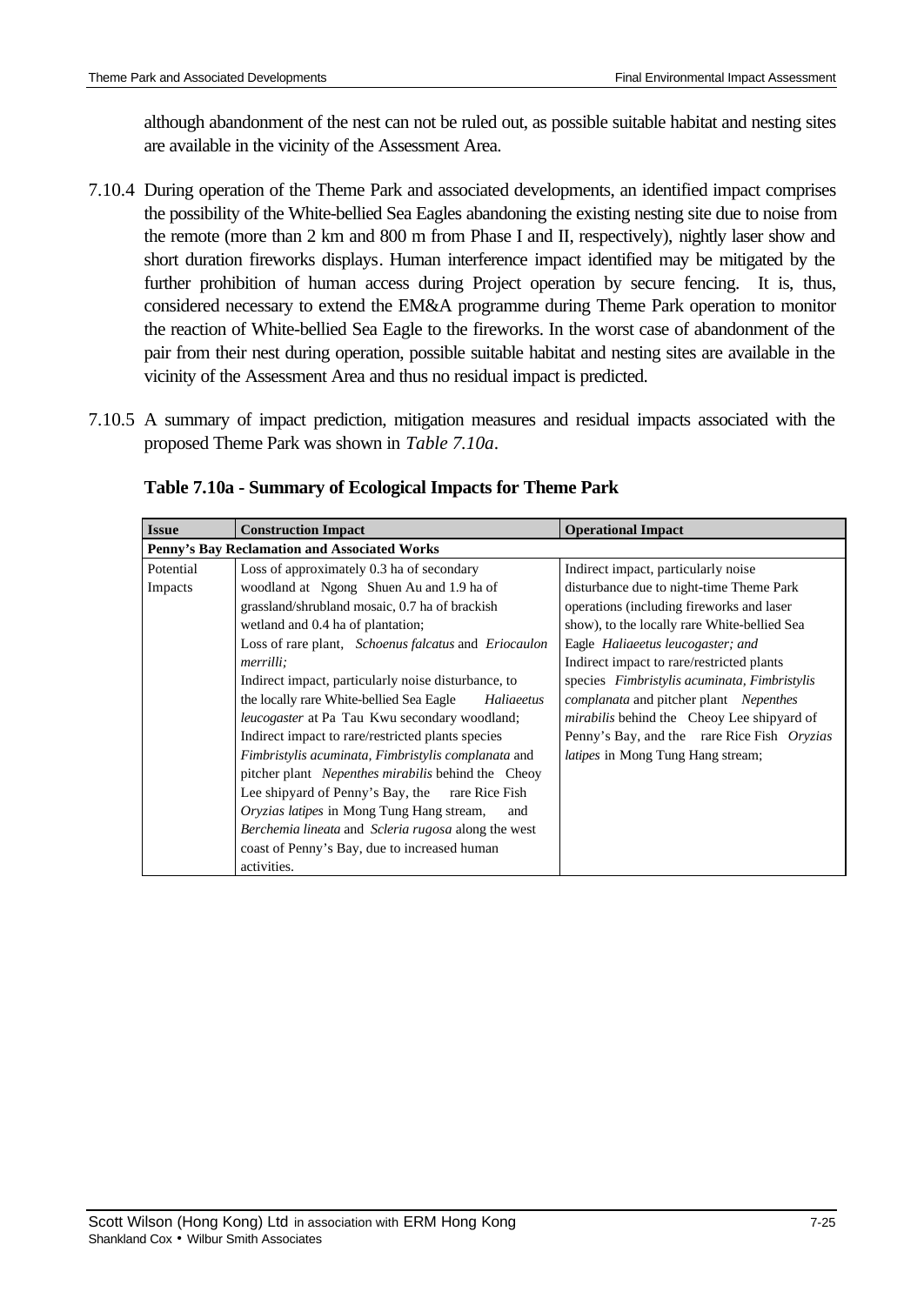| <b>Issue</b>                                                | <b>Construction Impact</b>                            | <b>Operational Impact</b>                       |
|-------------------------------------------------------------|-------------------------------------------------------|-------------------------------------------------|
| Mitigation                                                  | Compensatory woodland planting on the adjacent        | Locate Theme Park fireworks launching site      |
|                                                             | hill side to the east of Ngong Shuen Au;              | as far away from the nesting site as possible.  |
|                                                             | Prohibit construction workers access to the           | However, it was considered not practicable      |
|                                                             | nesting site of White-bellied Sea Eagles at Pa<br>Tau | for the Phase II launching site to locate       |
|                                                             | Kwu secondary woodland through warning and            | elsewhere due to the constraints on the         |
|                                                             | regular audit by Site Engineer, and fence off the     | Theme Park design pertaining to guest           |
|                                                             | public land access from the development areas;        | safety. The launch site for the Theme Park      |
|                                                             | Use quietened construction plant and equipment        | Phase I is located approximately 2 km from      |
|                                                             | during Penny's Bay Phase II reclamation (refer        | Pa Tau Kwu;                                     |
|                                                             | Section 4.6);                                         | Avoid directing any laser beams towards the     |
|                                                             | Adjust development/construction area to               | Pa Tau Kwu area;                                |
|                                                             | avoid/minimize direct impact on the locally           |                                                 |
|                                                             | restricted, rare or protected plant species. If       |                                                 |
|                                                             | avoidance of these plant species is not possible,     |                                                 |
|                                                             | transplanting of affected individuals should be       |                                                 |
|                                                             | undertaken;                                           |                                                 |
|                                                             | Erect fences where practical along the boundary of    |                                                 |
|                                                             | construction sites before the commencement of         |                                                 |
|                                                             | works                                                 |                                                 |
|                                                             | Reinstate temporary work sites/disturbed areas        |                                                 |
|                                                             | immediately after completion of the construction;     |                                                 |
|                                                             | Select haul routes, storage and works areas etc. to   |                                                 |
|                                                             | avoid or minimize disturbance to ecologically         |                                                 |
|                                                             | significant areas;                                    |                                                 |
|                                                             |                                                       |                                                 |
|                                                             | Check the work site boundaries regularly to ensure    |                                                 |
|                                                             | that they are not exceeded and that no damage has     |                                                 |
|                                                             | been caused to surrounding natural habitats;          |                                                 |
|                                                             | Prohibit and prevent open fires within the work site  |                                                 |
|                                                             | boundary during construction and provide              |                                                 |
|                                                             | temporary fire fighting equipment in all work areas;  |                                                 |
|                                                             | Ensure no access for site workers or delivery of      |                                                 |
|                                                             | machinery from Pa Tau Kwu Pak Wan and Pa<br>Tau       |                                                 |
|                                                             | Kwu Nam Wan.                                          |                                                 |
| Residual                                                    | With the implementation of the recommended            | In the worst case of abandonment of the         |
| Impacts                                                     | mitigation measures, no significant residual impact   | White-bellied Sea Eagle from their nest         |
|                                                             | are expected, however, abandonment of the nest        | during operation, possible suitable habitat     |
|                                                             | by the White-bellied Sea Eagle can not be ruled       | and nesting sites are available in the vicinity |
|                                                             | out.                                                  | of the Assessment Area and thus no              |
|                                                             |                                                       | residual impact is predicted.                   |
| Environment                                                 | No significant adverse residual impacts.              | No significant adverse residual impacts;        |
| al                                                          |                                                       |                                                 |
| Acceptability                                               |                                                       |                                                 |
| Chok Ko Wan Link Road from Yam O to Penny's Bay Interchange |                                                       |                                                 |
| Potential                                                   | Loss of approximately 1.4 ha of secondary             |                                                 |
| Impacts                                                     | woodland, 2 ha of tall shrubland and 2.5 ha of        |                                                 |
|                                                             | grassland/shrubland mosaic at<br>Ngong Shuen Au.      |                                                 |